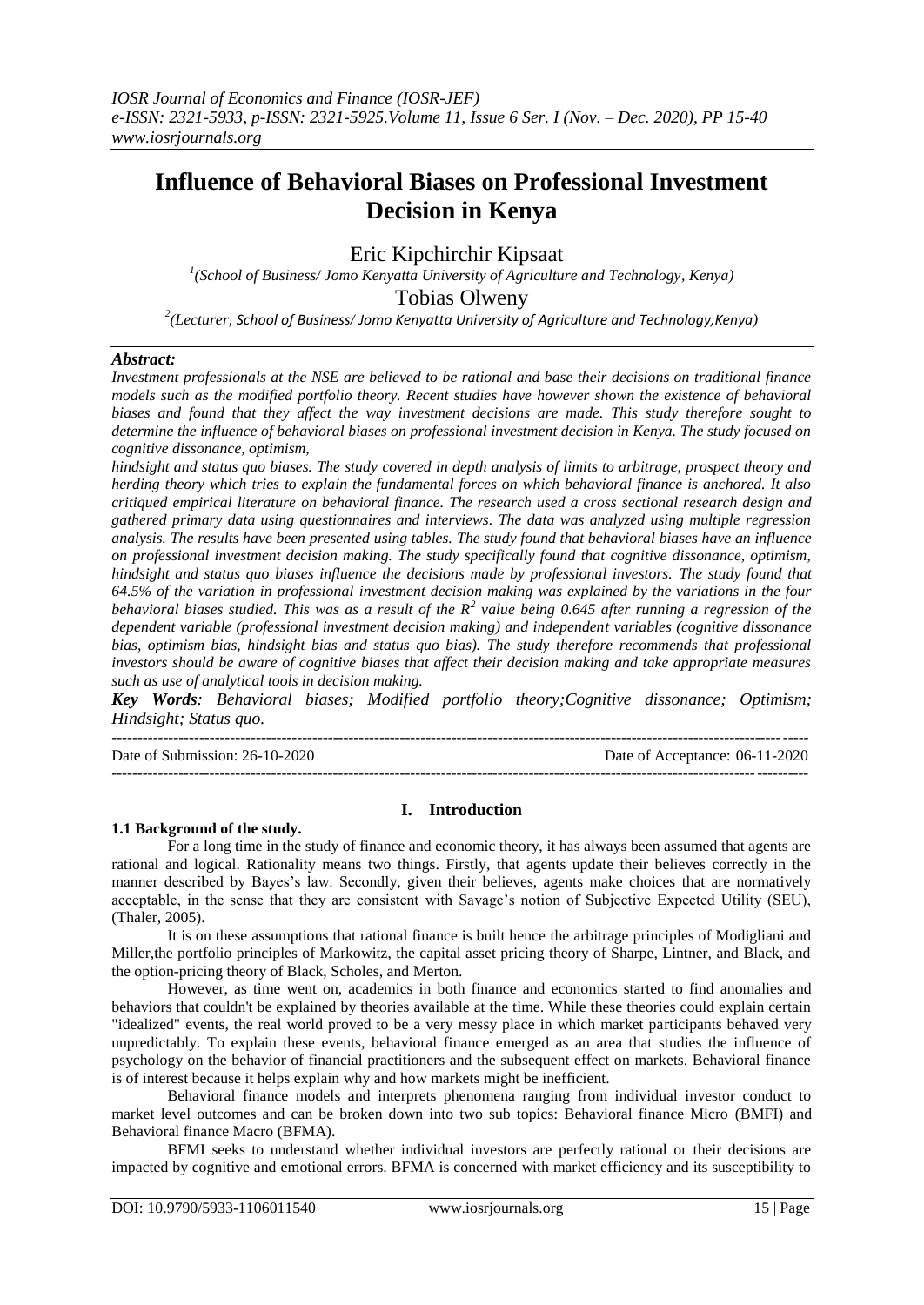behavioral biases. In this context, behavioral finance challenges the two basic concepts of rational finance namely rational markets and rational economic man.

Decision theorist Howard Raiffa introduced to the analysis of decisions three approaches that provided a more accurate view of a real person's thought process and thus challenged the prevailing decision making models (Raiffa 1968, in Pompian 2011). Kahneman and Riepe (1998) tied together Raiffa's decision theory and financial advising. In their research, they stated that advisors need to have a clear understanding of the emotional as well as cognitive weaknesses of investors that affect their decision-making.

Cognitive psychologists Daniel Kahneman and Amos Tversky (Pompian, 2006) are considered the fathers of behavioral finance. Kahneman's empirical findings challenged the assumption of human rationality prevailing in modern economic theory. Kahneman & Tversky (1973) established a cognitive basis for common human errors that arise from heuristics and biases. Kahneman & Tversky (1979) developed prospect theory, a descriptive theory of decision making in risky situations. According to this theory, outcomes are evaluated against a subjective reference point and investors are loss averse, exhibiting risk seeking behavior in the face of losses and risk averse behavior in the face of gains.

Economist Richard Thaler is credited for the evolution and advancement of behavioral finance. While kahneman and Tversky developed the psychological theories that formed the foundation of behavioral finance, Thaler is credited with identifying real life anomalies that prove shortcomings in conventional economic theories as relates to people's behaviors. Thaler & Sunstein (2008) coined the term choice architecture, showing that the design in which choices are presented will have an impact on decision making.

Existing studies carried out in Kenya seem to have a mixed view with Waweru, Munyoki, and Uliana (2008) in support of market rationality and use of market fundamentals to make investment decisions. Werah (2006) suggested that the behavior of investors at the NSE is to some extent irrational in regard to fundamental estimations as a result of anomalies such as herd behavior, regret aversion, overconfidence and anchoring. Werah (2006) proved irrationality at NSE while Aduda and Muimi (2011) tested overreaction hypothesis at the NSE as an anomaly in the stock market and the conclusion was in support of overreaction as an anomaly. Investigations into the IPO market in Kenya by Fredrick (2012) showed that, on average, IPOs provided abnormal return in the immediate aftermarket to investors who purchased at the initial offering.

Aduda*et al*., (2012) findings show that there were varied behaviors and financial performance of individual investors in Kenya with some investors exhibiting rational behavior while making investment decisions.Ndiege (2012) examines the factors influencing investment decision in equity stocks at the Nairobi stock exchange among teachers in Kisumu Municipality. The study noted that majority of the investors preferred to invest in real estate as opposed to investment stocks in which only small proportion of 28 per cent of the respondents invested. The study findings also show that decisions to invest in equity stocks were influenced by expected dividends, capital appreciation and affordability of shares. The herd mentality was also found to play a role as explained by investment decisions based on shares in high demand and friends and coworkers' recommendation.

Waweru et al. (2014) found that behavioral factors have a strong impact on property investments. They established that anchoring and representativeness are the major behavioral factors that influence property investment decision making.

This study sought to establish the influence behavioral finance factors have on investment decision making by investment professionals.

## **1.2 Statement of the problem.**

In traditional finance theory, it is held that investment professionals rely on fundamental and technical analysis when making decisions. These include relying on Capital asset pricing model (CAPM), Modern portfolio theory (MPT) and arbitrage pricing theory (APT), which were advanced by scholars such as Modigliani, Miller, Sharpe and Markowitz.

The traditional framework is appealingly simple. However, it has become clear that basic facts about the aggregate stock market, the cross section of average returns and individual trading behavior are not easily understood in this framework. Behavioral finance is a new approach to financial markets that has emerged at least in part, in response to the difficulties faced by the traditional paradigm.

Rational finance model assumes that economic decisions by individuals are governed by the principles of perfect self-interest, perfect rationality and perfect information. Behavioral finance strongly challenges these three underlying assumptions. It argues that rationality is not the sole driver of human behavior since human intellect is actually subservient to human emotion. Therefore, human behavior is less the product of logic than of subjective impulses such as fear, love, hate, pleasure and pain. Humans use their intellect only to achieve or to avoid these emotional outcomes (Pompian, 2006). Furthermore, people are not perfectly self-interested, if they were, then virtues such as philanthropy and volunteering would not exist. Perfect information is also not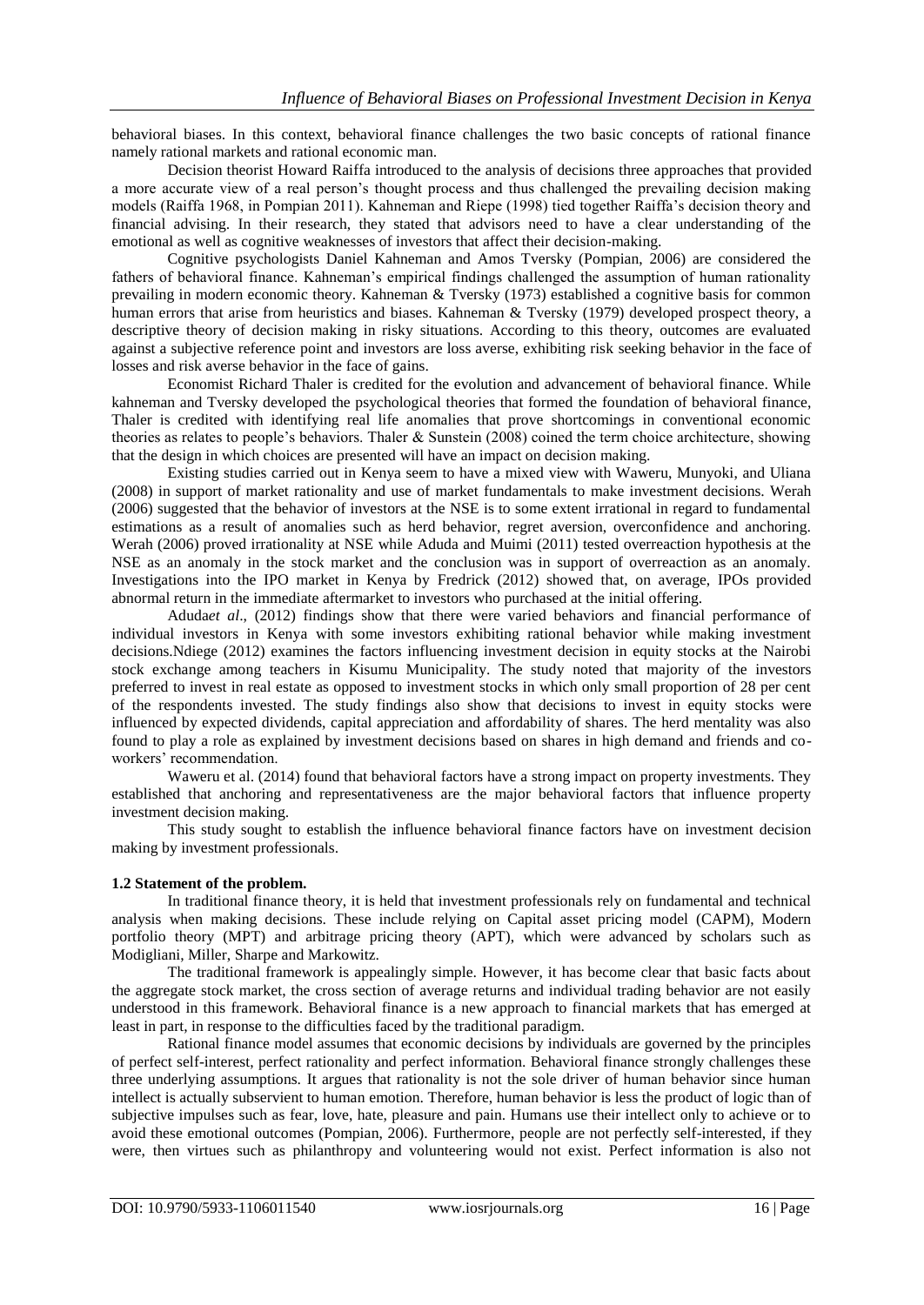practically possible since there is an infinite amount to know and learn, and even the most successful investors don't master all disciplines.

This shows that investors are sometimes irrational and make decisions based on heuristics and emotions. This has led to development in the area of behavioral finance which seeks to identify and measure the impact of cognitive biases on decision making. Behavioral finance as a subject gained prominence after Prof. Daniel Kahneman of Princeton University was awarded the Nobel Memorial prize in Economic Sciences in the year 2002 for his works challenging the assumption of human rationality prevailing in modern economic theory. Khaneman and Tversky (1979) proved that prospect theory is evident among investors such that losses hurt more than equivalent gains are pleasing.

Thaler (1980) argues that there are circumstances when consumers act in a manner that is inconsistent with economic theory and he proposes that Kanneman and Tversky's prospect theory be used as the basis for an alternative descriptive theory. Topics discussed are: underweighting of opportunity costs, failure to ignore sunk costs, search behaviour, choosing not to choose and regret, and precommitment and self-control. The paper introduced the notion of `mental accounting'. Shiller (1981) discovered that stock price volatility is far too high to be attributed to new information about future real dividends.

In Kenya several studies on this area have been done and findings were consistent with the works of leading scholars abroad. Kisaka (2015) assessed the impact of certain-return bias, loss aversion, regret aversion and random walk framing on decision making by individual investors. Aduda J. et.al (2012) studied how overconfidence, cognitive dissonance, regret theory, and prospect theory influence the behavior and performance of individuals trading shares listed at the Nairobi Securities Exchange. Waweru (2014) studied how anchoring and representativeness influence investment decision making in the Kenyan property market.

However, these studies only focused on individuals and left out a number of cognitive biases such as Cognitive dissonance, Optimism, Hindsight and Status quo. This study therefore set out to bridge the gap left by these studies by focusing on investment professionals who play a big role in advising investors and making decisions. It also assessed the effects cognitive dissonance, optimism, hindsight and status quo biases have on the decisions the professionals make.

#### **1.3 Objectives**

### **1.3.1 General Objective**

The objective of this study was to establish the influence of behavioral biases on professional investment decision in Kenya.

#### **1.3.2 Specific Objectives**

- 1) To assess the influence of cognitive dissonance bias on professional investment decision in Kenya
- 2) To analyze the influence of optimism bias on professional investment decision in Kenya.
- 3) To examine the influence of Hindsight bias on professional investment decision in Kenya.
- 4) To investigate the influence of status quo bias on professional investment decision in Kenya.

#### **1.4 Justification**

This research adds value to students and scholars in the academic field of behavioral finance in Kenya which is still developing and has not been widely studied. It also provides investment professionals with more insight on how to best manage psychological biases in the market so as to make good returns for their clients.

The study intends to act as an eye opener to professional investors in explaining to them the pertinent issues and misperceptions in the market which are primarily influenced by psychological thinking which end up in more pain than gain.

Furthermore, the study addresses the information deficiency to the seekers of capital and finance from the NSE on the psychological factors that influence the uptake of their respective securities in the bourse and as such act as a basis of strategy formulation on how to maximize the NSE as a source of capital.

Regulators such as CMA will also benefit from this study because it will enable them be more aware of the role played by cognitive and emotional biases in the decisions made by players in the market. They will thus be able to formulate better regulations that address challenges that arise from irrationality and emotion driven actions of investors.

## **1.5 Scope**

This study investigated the influence of behavioral biases on professional investment decision in Kenya. The study focused on professional investors in the NSE. These are decision makers in pension funds, mutual funds, stock brokerage firms and investment banks. It focused on the investment decisions that they made in the last ten years (2008-2018) with focus on the role of behavioral finance biases.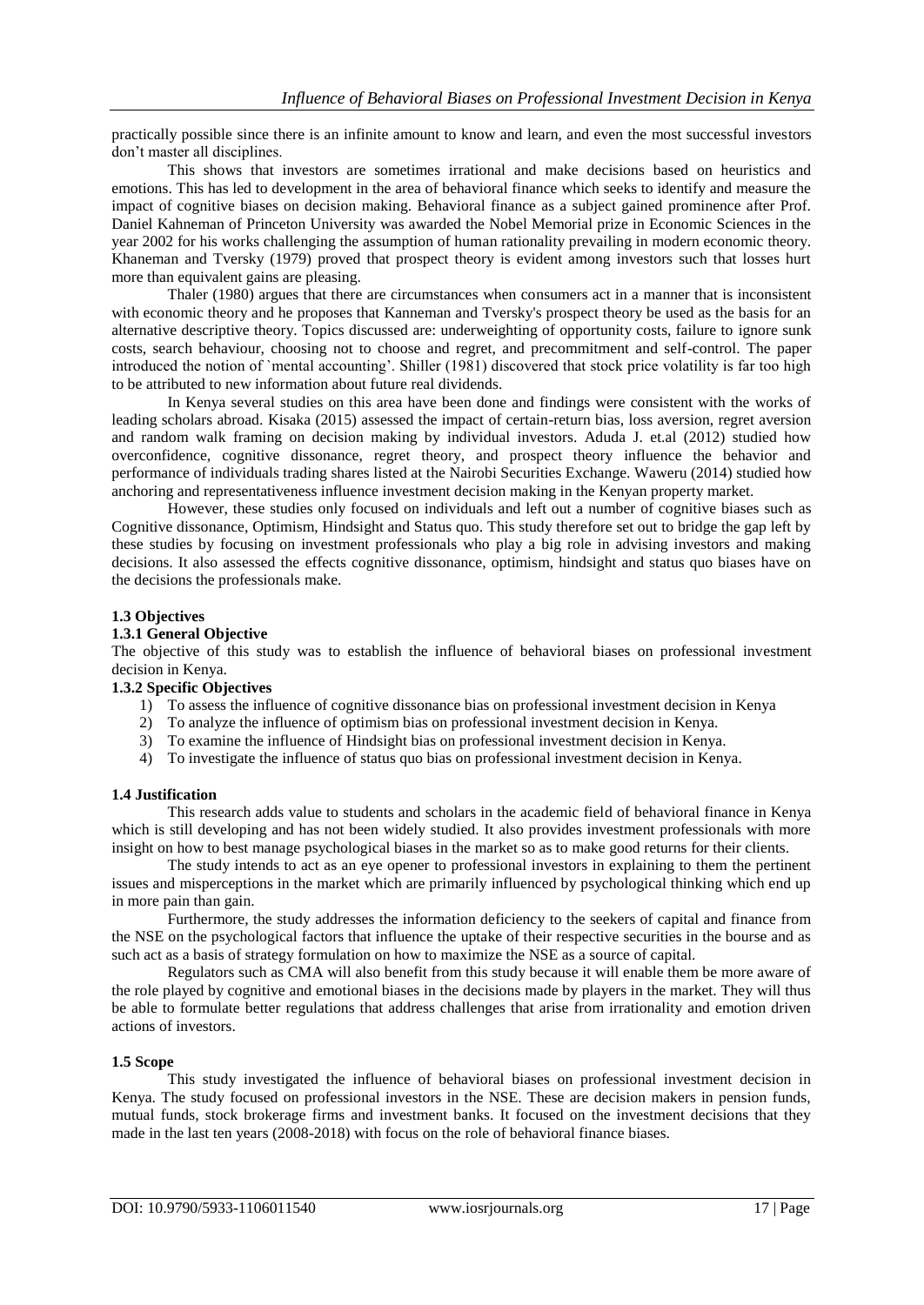## **II. Literature Review**

#### **2.1 Theoretical Literature Review**

This section looks at the key theories on which behavioral finance is anchored.They include; limits to arbitrage, prospect theory and herding theory.

## **2.1.1 Limits to Arbitrage**

Friedman (1953) postulates that rational traders will quickly undo any dislocations caused by irrational traders. This is such that arbitrageurs correct any anomalies that may arise by selling overpriced stocks and buying undervalued ones. This will lead to prices reflecting their true intrinsic values and no investor will be able to make abnormal losses. This is however not the case since many cases of mispricing have been documented meaning that behavioral biases among investors exist and affect prices and returns on a sustained basis.

Sheifler and Vishny (1997) show that arbitrageurs need long horizons to be able to bet successfully on slow moving market mispricing, and since real world arbitrageurs need to bet with other people's money in order to have sufficient capital to affect prices, they need their investors to have long horizons. Sheifler and Vishny (1997) showed that when prices temporarily move even further away from rationality, arbitrageurs lose money and as a result their investors may withdraw funds.

Mitchell et al. (2002) documented 82 cases in which the market value of a company is less than the market value of the company's stake in its subsidiary. These situations imply arbitrage opportunities leading to swift correction of the pricing anomaly, but the authors find a degree of persistence that indicates barriers to arbitrage.

Lamont and Thaler (2003) review examples in which the market value of spun-out subsidiaries of tech companies exceeded that of the parent company that retained a majority stake in the spinout. In the midst of the internet bubble, 3Com announced a spin-off of their Palm division, maker of handheld computers. 3Com held a successful IPO for Palm, in which a small portion of shares were sold, the rest to be distributed in a few months to 3Com shareholders. It turned out that the market value of 3Com was for several months less than the value of the Palm shares they owned. In these cases, short selling of the spinout was difficult, expensive, or impossible, reducing or eliminating the arbitrage opportunity.

Barberis and Thaler (2003) outline the various issues that create limits to arbitrage. One of them is lack of fairly priced close substitutes such that arbitrageurs are faced with fundamental risk in that they are unable to effectively hedge their position in the mispriced asset from adverse changes in fundamentals. Even if a close substitute is available, arbitrageurs face noise trader risk. Because trading by uninformed investors may cause the mispricing to increase before it corrects, the arbitrageur may be unable to maintain the position in the face of margin calls, especially when trading with other people's capital, as in institutional investment management. Other issues include high implementation costs for any arbitrage trade. At the extreme, taking a short position in an overpriced security may be impossible if, for example, stock lending is prohibited, or no shares are available to borrow

#### **2.1.2 Prospect Theory**

Khaneman and Tversky (1979) developed prospect theory as an alternative to expected utility theory. It is a descriptive model of decision making under risk, originally developed to help explain the numerous violations of the expected utility paradigm documented over the years. It postulates that people attach more value to losses than gains (Thaler, 2005). The theory divides the choice process into two phases. The first phase involves framing by which mental accounts are created and the second phase involves the evaluation of these mental accounts and making a choice.

The theory states that people make decisions based on the potential value of losses and gains rather than the final outcome as is the case in MPT, and that people evaluate these losses and gains using heuristics. Furthermore, probabilities are replaced by weights. The value function is dependent on deviations from a reference point and is normally concave for gains (implying risk aversion), commonly convex for losses (risk seeking) and is generally steeper for losses than for gains (loss aversion). Decision weights are generally lower than the corresponding probabilities, except in the range of low probabilities. The theory which they confirmed by experiment predicts a distinctive fourfold pattern of risk attitudes: risk aversion for gains of moderate to high probability and losses of low probability, and risk seeking for gains of low probability and losses of moderate to high probability.

According to Wood (1996), investors are able to frame situations creating a feeling of a possible loss or gain, which would yield pain or pleasure. Lebaron (1999) observes that, prospect of losses is more distressful to a human being than they are pleased by equivalent gains. Tversky (1990) noted that, people exhibit risk seeking rather than risk averse behavior when faced with higher chances of loss.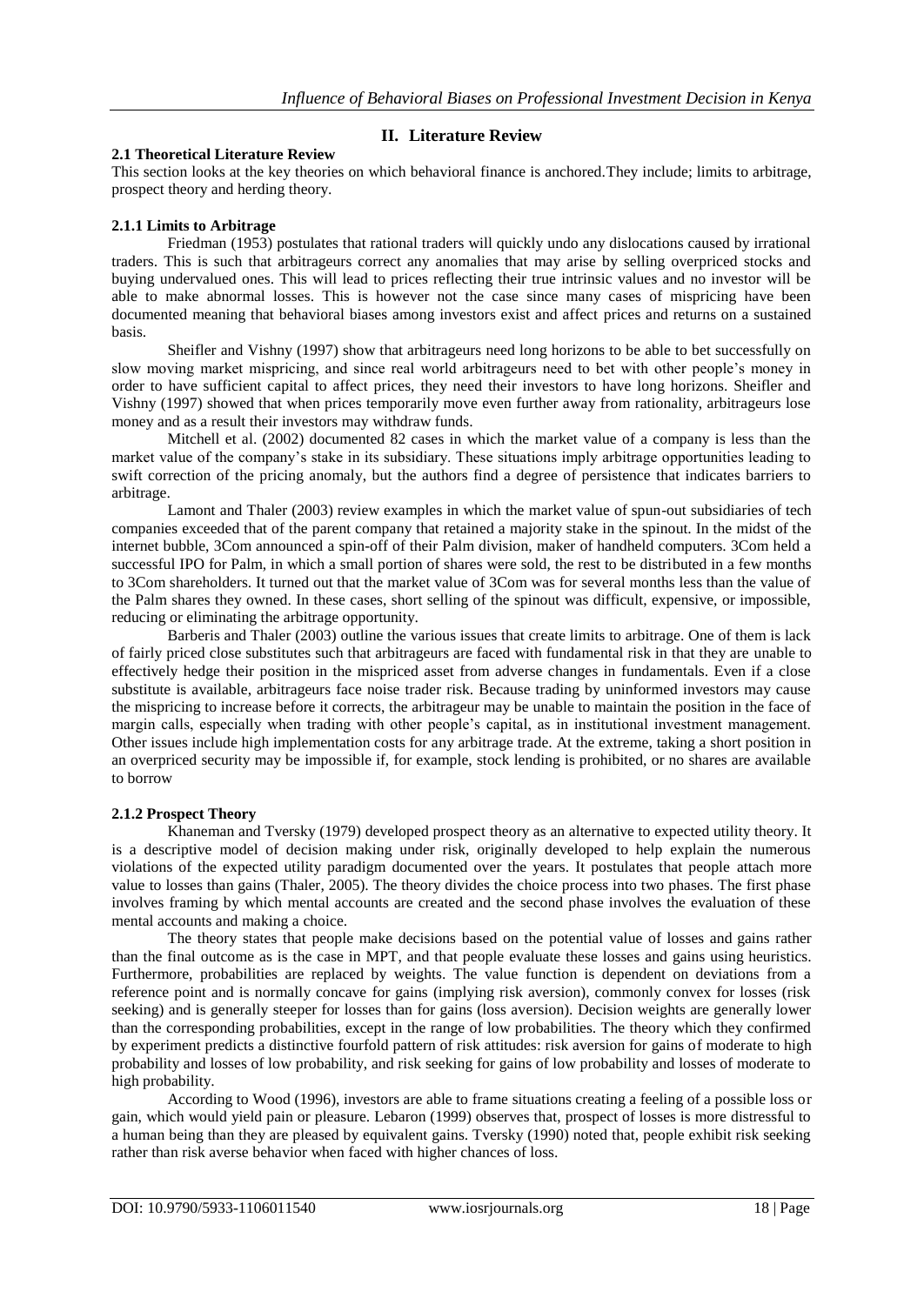The most studied concepts of prospect theory include; regret aversion, loss aversion and mental accounting. Regret aversion is whereby people fear taking decisive action because they fear that later on, the course they select will prove less than optimal. Loss aversion is when investors feel a stronger impulse to avoid losses than to acquire gains whereas mental accounting is the tendency to treat different sums of money differently based on where the sums are categorized, for example the way it was obtained or its intended use (Pompian, 2006).

According to Shiller (1998) investors avoid selling shares that have decreased in value, and readily sell shares that have increased in value. Berry and Fogel (2006) found that investors reported regrets about holding a losing stock too long than about selling a winning stock too soon. Statman (1999) argued that errors in judgment affect investors making them grief or sorrowful.

## **2.1.3 Herding Theory**

Herding theory has its roots in Keynes, who focused on the motivations to imitate and follow the crowd in a world of uncertainty (Keynes, 1930). Keynes conceived herding as a response to uncertainty and individuals' perceptions of their own ignorance: people may follow the crowd because they think that the rest of the crowd is better informed. This can generate instability and in financial markets herding is a key factor generating speculative actions.

Bakar et al. (2016) describe herd behaviour as 'follow the leader' mentality. It is the tendency for individuals to follow the crowd because the decisions made by the majority are assumed to be correct. Individually, however, most people would not necessarily make the same choice. There are a couple of reasons why herd behaviour happens. The first is the social pressure of conformity which can be a powerful force. This is because most people are very sociable and have a natural desire to be accepted by a group, rather than be branded as an outcast. Therefore, following the group is an ideal way of becoming a member.

The second reason is the common rationale that it's unlikely that such a large group could be wrong. After all, even if one is convinced that a particular idea or course or action is irrational or incorrect, they might still follow the herd, believing they know something that they don't. This is especially prevalent in situations in which an individual has very little experience.

Herd behaviour was exhibited in the late 1990s as venture capitalists and private investors were frantically investing huge amounts of money into internet-related companies, even though most of them did not at the time have financially sound business models. The driving force that seemed to compel these investors to sink their money into such an uncertain venture was the reassurance they got from seeing so many others do the same thing.

According to Hirt and Block (2012), herding is more prevalent with institutional investor than with individual investorsA strong herd mentality can even affect financial professionals. The ultimate goal of a money manager is to follow an investment strategy to maximize a client's invested wealth. The problem lies in the amount of scrutiny that money managers receive from their clients whenever a new investment fad comes up. For example, a wealthy client may have heard about an investment that is doing well and inquires whether the money manager is investing in the same.

Kuhnen and Knutson (2005) identify deviations from rational behaviour in financial decision-making and use functional magnetic resonance imaging (fMRI) evidence to identify a role for emotion and affect. These analyses, and others, suggest that emotions and moods have significant impacts on economic / financial decisions and there may be similar interactions between tendencies to herd and specific psychological characteristics

Raafat, Chater and Frith (2009) proposed an integrated approach to herding, describing two key issues, the mechanisms of transmission of thoughts or behaviour between individuals and the patterns of connections between them. They suggested that bringing together diverse theoretical approaches of herding behaviour illuminates the applicability of the concept to many domains, ranging from cognitive neuroscience to economics.

Large stock market trends often begin and end with periods of frenzied buying (bubbles) or selling (crashes). Many observers cite these episodes as clear examples of herding behaviour that is irrational and driven by emotion—greed in the bubbles, fear in the crashes. Individual investors join the crowd of others in a rush to get in or out of the market.

Hey and Morone (2004) analysed a model of herd behaviour in a market context. Their work is related to at least two important strands of literature. The first of these strands is that of herd behaviour in a non-market context. The seminal references are Banerjee (1992) and Bikhchandani, Hirshleifer and Welch (1992), both of which showed that herd behaviour may result from private information not publicly shared. More specifically, both of these papers showed that individuals, acting sequentially on the basis of private information and public knowledge about the behaviour of others, may end up choosing the socially undesirable option. The second of the strands of literature motivating this paper is that of information aggregation in market contexts. This arises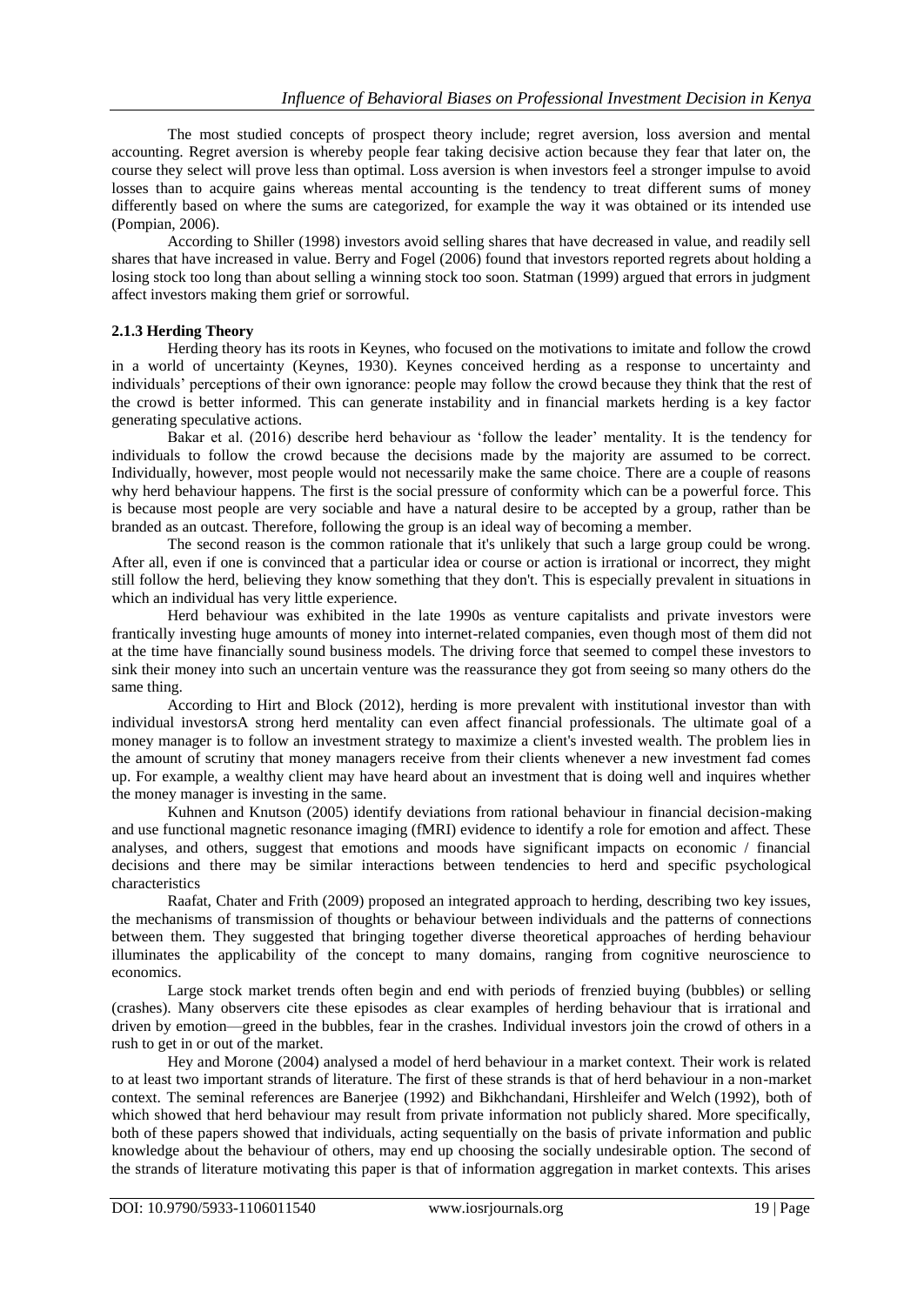from the argument that uninformed traders in a market context can become informed through the price in such a way that private information is aggregated correctly and efficiently. Overall, it was shown that it is possible to observe herd-type behaviour in a market context. The results refer to a market with a well-defined fundamental value. Even if herd behaviour might only be observed rarely, this has important consequences for a whole range of real markets – most particularly foreign exchange markets**.**

## **2.2 Conceptual Framework**

The conceptual framework has been developed from the literature review and shows the behavioral biases that affect professional investment decision. This is illustrated in figure 2.1 where the four behavioral biases to be investigated are summarized.



**Figure 2.1: Conceptual Framework**

#### **2.3 Empirical Literature Review**

Traditional finance and economic theories assume that individuals act rationally and the law of one price holds. This implies that under traditional finance, economic decision makers are rational and utility maximizing. The modern portfolio theory (MPT), capital asset pricing model (CAPM), and arbitrage pricing theory (APT) are the quantitative models that propel the rational expectations-based theories (Markowitz, 1952; Sharpe, 1964; Ross, 1976).

However, several studies indicate that this is not always the case. These studies have shown evidence of irrationality and inconsistency in the way human beings make decisions when faced with uncertainty. This element of irrationality and failure of arbitrage forces gave rise to the emergence of behavioral finance as an important area of study.

Behavioral finance is categorized into two; behavioral finance micro and behavioral finance Macro. Behavioral finance micro examines behaviors or biases of individual investors that distinguish them from the rational actors envisioned in classical economic theory. On the other hand, behavioral finance macro detects and describes anomalies in the efficient market hypothesis that behavioral models may explain.

Pompian (2017) further categorizes biases into cognitive and emotional. Cognitive biases involve how people think while emotional biases are how people feel. Cognitive errors result from faulty reasoning whereas emotional biases lead to reasoning influenced by feelings.

Kisaka (2015) found that behavioral finance played a key role in decision making. The study used cross sectional survey research design with survey questionnaires filled by a sample of 60 respondents. The study established that behavioral factors account for 26.5% of investor's decision making in the NSE while other factors accounted for 73.5%.

Onsumu (2014) also sought to determine of behavioral biases on investor decisions. Furthermore, she investigated the relationship between gender and the behavioral biases. The results indicated that investors are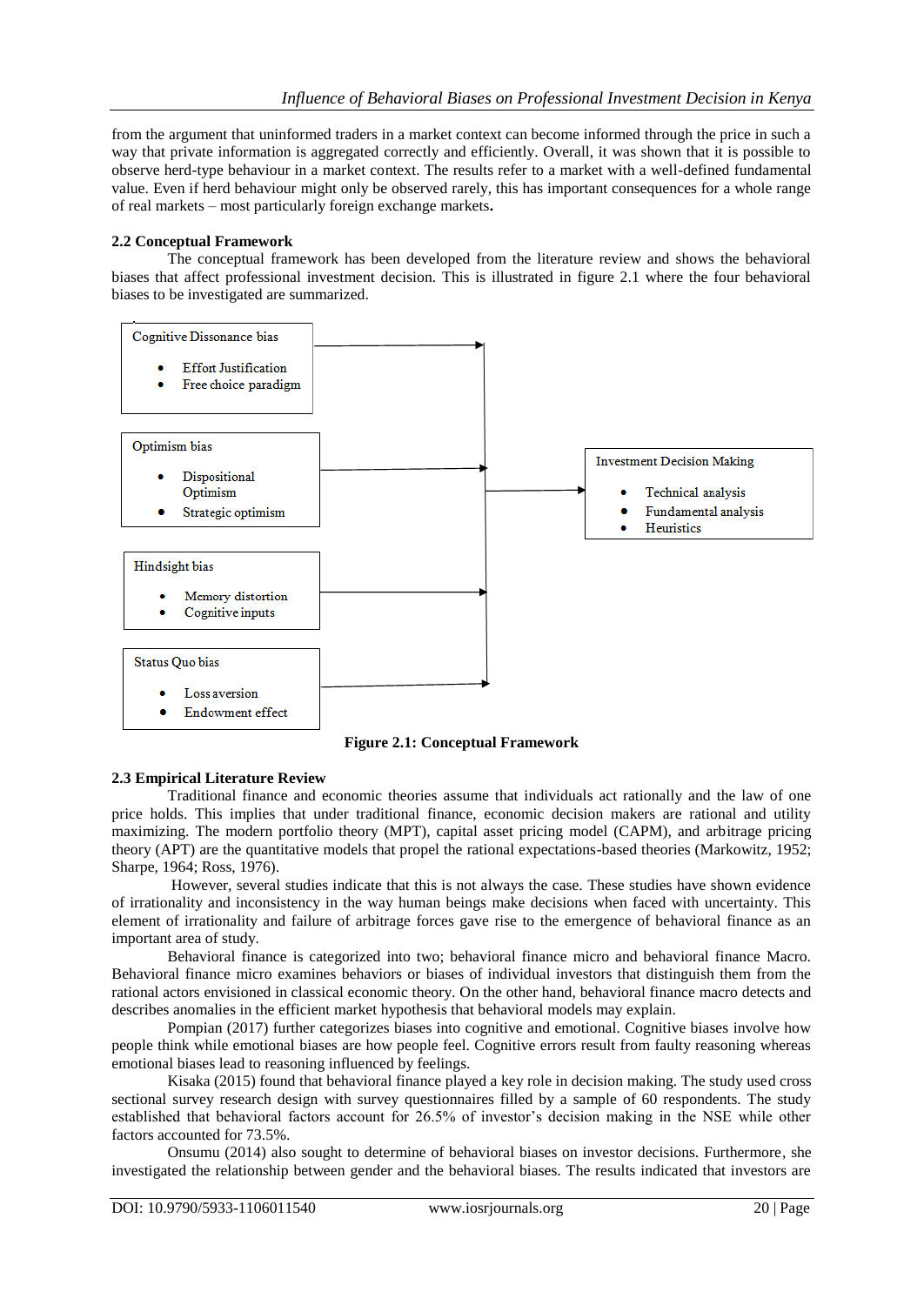affected by Availability bias, Representativeness bias, Confirmation bias and Disposition effect. Overconfidence bias has no significant effect because less than 50% of the investors were affected. There was no significant correlation between Availability bias, Representativeness bias, Confirmation bias, Disposition effect and Overconfidence bias and gender.

## **2.3.1 Cognitive Dissonance**

Leon Festinger (1956) advanced the concept of cognitive dissonance focusing on how humans strive for internal consistency. It is a psychological phenomenon in which people experience mental discomfort when newly acquired information conflicts with preexisting understandings. It is a state of imbalance that occurs when contradictory cognitions intersect. For example, an investor can buy a stock believing it to be the best available. However, if a new cognition that favours a substitute stock arises, Cognitive dissonance occurs in an attempt to relieve the discomfort with the notion that perhaps the investor did not buy the right stock.

Pompian (2017) postulates that investors with this bias continue to invest in a security or fund they already own after it has gone down instead of objectively making a decision based on new evidence.

An individual who experiences inconsistency (dissonance) tends to become psychologically uncomfortable, and is motivated to try to reduce this dissonance—as well as actively avoid situations and information likely to increase it

Goetzman and Morgan (1997) examined the tendency of investors to 'stick' irrationally, with struggling mutual funds. Their theory was that cognitive dissonance played a significant role in compelling investors to hold losing fund positions. The researchers theorized that people do not permit themselves to accept new evidence that suggests that it might be time to evaluate a fund because they feel committed to whatever rationale initially inspired the purchase.

Goetzman and Morgan (1997) presented evidence from questionnaire studies of mutual fund investors about recollections of past fund performance. They found that investor memories exhibit a positive bias, consistent with current psychological models. The degree of bias was found conditional upon previous investor choice, a phenomenon related to the well-known theory of cognitive dissonance.

SEI (2015) in an assessment of the market environment found that cognitive dissonance is a behavioral pattern that people call on to alleviate discomfort and affirm their beliefs when making investment decisions.

#### **2.3.2 Optimism**

Investors tend to be overly optimistic about the markets, the economy, and the potential for positive performance of the investments they make. Many overly optimistic investors believe that bad investments will not happen to them – they will only afflict others. DALIBAR Inc. (2003) did a study in which they demonstrated that investors do not outperform the market decisively as they think they do. Such oversights can damage portfolios because people fail to mindfully acknowledge the potential for adverse consequences in the investment decisions they make. John Maynard Keynes (1936) wrote that, "Even apart from the instability due to speculation, there is the instability due to the characteristic of human nature that a large proportion of our positive activities depend on spontaneous optimism rather than on a mathematical expectation, whether moral or hedonistic or economic' .

The hypothesis of relative optimism was originally advanced in the work "Why did the Nikkei Crash?" by Robert Shiller, Fumiko Kon-Ya and Yoshiro Tsutsui (1996). The idea put forth in this work is that local investors view the fundamental economic prospect in their home country more optimistically than would other investors viewing the same country from a foreign perspective.

Torben Lutje and Lukas Menkhoff (2004) of the University of Hannover examined the propensity towards ‗home bias' among institutional and individual asset managers. Their multivariate analysis indicated that home bias, as exhibited by these sophisticated investors, mainly relates to relative optimism. The researchers inquired about the expectations for the ten-year stock return in the major markets of the world. The findings showed that the preference for home assets was positively related to a relatively better expectation for the German market.

Kaustia et al (2017) carried out a study on investment skills and optimism. They found that highly skilled professionals tend to have moderate expectations and thus lose overoptimistic clients. On the other hand, less skilled professionals compensate for their lower skills by attracting clients with high optimism. They conclude that overoptimistic self-serving beliefs develop endogenously through selection into the profession or while acquiring job specific expertise.

#### **2.3.3 Hindsight**

Described in simple terms, hindsight bias is the impulse that insists: I knew it all along (Roese, 2012). Once an event has elapsed, people afflicted with hindsight bias tend to perceive that the event was predictable even if it wasn't. This behavior is precipitated by the fact that actual outcomes are more readily grasped by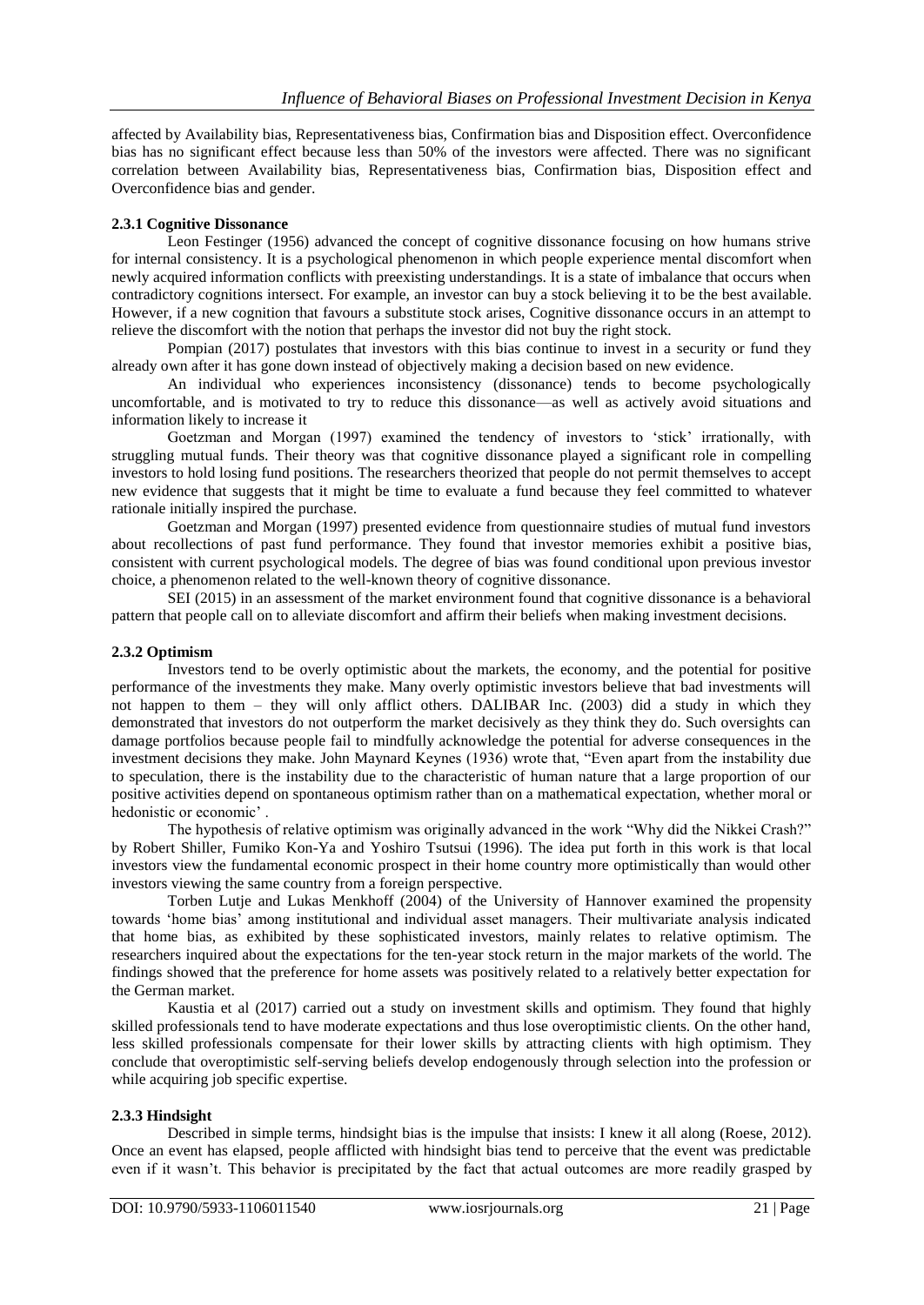people's minds than the infinite array of outcomes that could have but didn't materialize. Therefore, people tend to overestimate the accuracy of their own predictions.

RasoulSadi et. al. (2011) in their paper ‗Behavioral Finance: The Explanation of Investors' Personality and Perceptual Biases Effects on Financial Decisions' demonstrated the role of hindsight bias among curious, creative and flexible investors. They sought to determine if there is a relationship between openness and investor's perceptional errors. They administered two sets of questionnaires to determine personality (extroversion, agreeableness, conscientiousness, neuroticism and openness) and perceptional errors (over confidence bias, availability, hindsight, escalation of commitment, randomness). They then used descriptive statistics and spearman's correlation to analyse the data. Spearman's correction co efficiency between openness and hindsight was found to be 0.259, hence significant as per the parameters of the study. They thus concluded that openness personality predisposes one to have hindsight bias.

Bansal and Zahera (2018) in their systematic review of behavioral biases in decision making found that hindsight is dangerous because investors form cause and effect relationship between two events even when the relationship is not associated at all and thus results in irrational decisions.

#### **2.3.4 Status Quo**

This is an emotional bias that predisposes people facing an array of choice options to elect whatever option ratifies or extends the existing condition in lieu of alternative options that might bring about change. It is simply preference for things to stay the same. This is because Choice is often difficult (Iyengar, 2000) and decision makers may prefer to do nothing to maintain their current course of action because it is easier. Status quo alternatives often require less mental effort to maintain (Eidelman & Crandall, 2009).

Kahneman, Thaler, and Knetsch (1991) created experiments that could produce this effect reliably. Samuelson and Zeckhauser (1988) demonstrated status quo bias using a questionnaire in which subjects faced a series of decision problems, which were alternately framed to be with and without a pre-existing status quo position. Subjects tended to remain with the status quo when such a position was offered to them

Samuelson and Zeckhauser (1998) provide an excellent practical application of status quo bias. In the study subjects were told they had each inherited a large sum of money from an uncle and could choose to invest in any one of four possible portfolios. Each portfolio offered a different level of risk and a different rate of return.

This scenario was repeated twice; in the first instance subjects were not told how the conferring uncle would have invested the money himself. In the second trial, the subjects were informed that that the uncle prior to his death had invested the sum in a moderate risk portfolio – one of the four options available to the subjects at present.

The moderate risk portfolio proved far more popular in the second trial, when it was designated as the status quo, than in the first trial, when all options were equally new. Thus the study reinforced the idea that investors prefer upholding the present status.

Romagnoli and Maltz (2017) investigated the determinants of status quo bias. They found that the bias does not arise when the status quo option and the alternative are both risky or both ambiguous (known probabilities and unknown probabilities respectively). However, they determined that the bias emerges under asymmetric presence of ambiguity, that is when the status quo option is risky and the alternative ambiguous, or vice versa.

#### **2.4 Critique of the Existing Literature**

The review of literature shows that behavioral biases have an effect on investor decision making. (Chaarlas& Lawrence, 2012) conducted a survey of 519 Indian equity investors and found that majority of investors encountered anchoring bias followed by framing bias and loss aversion bias. This study centered on equity investors and left out other critical investments such as treasury bills and bonds. It also left out professionals and institutional investors as it focused on retail investors.

Nyamute (2016) sought to determine the relationships among investor behaviour, investor demographic characteristics, investment style and individual investor portfolio performance at the Nairobi Securities Exchange in Kenya. She collected data from 348 respondents using random sampling which was then analyzed using descriptive statistics, correlation analysis and inferential statistics.The findings show that investor behaviour influences individual portfolio performance and the investment style adopted by the investor. Further, the results indicate that demographic characteristics moderate the relationship between investor behavior and portfolio performance while investment style has no mediating role in the relationship between investor behaviour and portfolio performance. This study however took a more general approach and the current study will seek to build on it by taking a more specific approach to identified behavioral biases.

Kisaka (2015)investigated the behavioral finance factors influencing investment decisions in the Kenyan NSE with a particular interest in Machakos County.The researcher utilized field surveys for data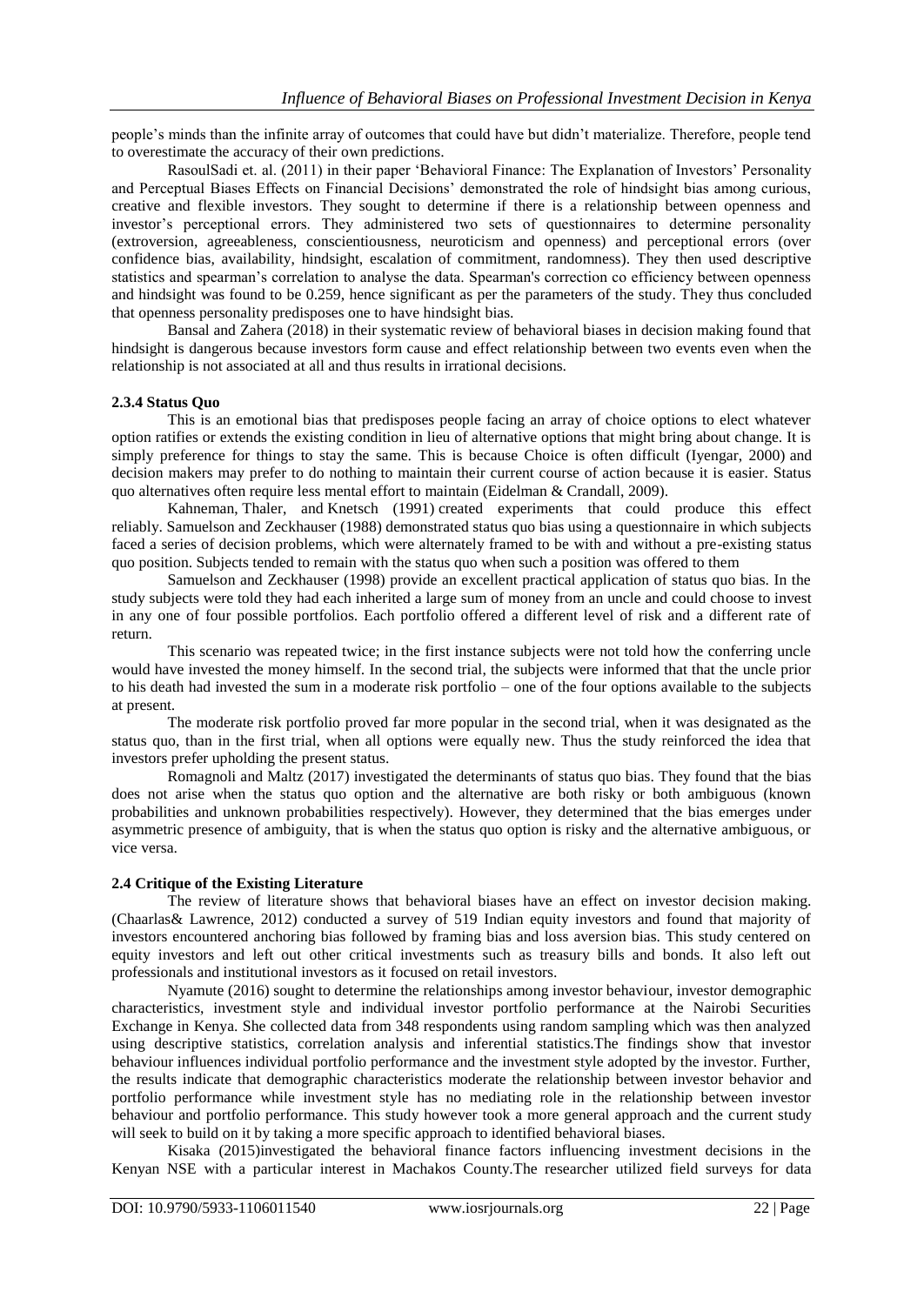collection and development and had a sample of 60 respondents randomly obtained from three stock brokerage firms. The study found that certain return bias, loss aversion, fear of regret and random walk framing influenced the investors' decisions. This study was however limited in scope as it focused on Machakos county with only three stock brokerage firms. This left out many leading stockbrokerage firms as the majority are based in the capital Nairobi. It also left out other critical institutions in the financial markets such as investment banks and mutual funds.

Onsumu (2014) sought to identify behavioral biases which affect individual investors at the NSE. She also investigated the relationship between gender and the behavioral biases. To conduct the study, questionnaires were issued to investors in the NSE. A total of 58 investors responded of which 69% were men and 31% were women. Data collected for the study was analyzed using descriptive statistics and Pearson Chisquare test. The results indicated that investors are affected by Availability bias, Representativeness bias, Confirmation bias and Disposition effect. This study used a much smaller sample of respondents compared to (Chaarlas& Lawrence, 2012) and may have led to more emphatic and conclusive results being left out. This study sought to remedy this by having a larger sample as guided by Aduda*et al.* (2012).

#### **2.5 Research Gaps**

The field of behavioral finance is relatively new in Kenya and has not been extensively researched as evidenced by the few published local papers. Moreover, most studies focus on individual investors with little attention given to the professionals who control the largest share of the portfolio in the market. There is also limited research on institutional investors such as pension funds and investment banks.Kisaka (2015) researched on the effect behavioral biases have on individual investors and so did Werah (2006) and Nyaribo (2010). This study therefore sought to fill this gap by investigating the influence behavioral biases have on professional investment decision in Kenya.

#### **III. Methodology**

This chapter describes the research design, research site, target population, sampling design, data collection tools and procedures, data analysis and presentation.

#### **3.1 Research Design**

The study used a cross sectional survey research design. Research design is the strategy, plan and structure of conducting a research project (Carriger, 2000). The design enabled easy description of behavioural biases at play in shaping investment decision making. It is also justified by the fact that the study relied on primary data collected from the individual investment professionals (Cooper & Schindler, 2007).

A previous study by Norman (2011) and Aduda*et al.,* (2012) used a similar research design due to similarity in its population structure.Myers (1997) argued that the methodology to be adopted has to be based on the nature of the research. Furthermore, the justification of the methodology adopted has to be in line with the research statement and the problem formulated (Crotty, 1998). Cassell and Symon (1994) argue that qualitative research should include an array of interpretive techniques that seek to describe the phenomena in the social world.

#### **3.2 Research Site**

The study was conducted in Nairobi County. This was because the leading investment companies who employ many investment professionals are based in the country's headquarters which also happens to be the region's financial hub.

#### **3.3 Target Population**

A population is defined as a complete set of individuals, cases or objects with some common observable characteristics (Mugenda & Mugenda, 2003). The study targeted investment professionals in particular fund managers, actuaries, stockbrokers, financial advisors, financial and investment analysts. The professionals listed are targeted because they interact with clients on a regular basis who seek their advice on investment. They also advise their employers on critical investment decisions. To ensure that bona fide professionals are targeted, the study focused on professionals who work in firms licensed by the Capital Markets Authority.

#### **3.4 Sampling Technique**

A sample is a subset of a particular population (Mugenda & Mugenda, 2003). The study used probability to ensure that every element in the population has an equal chance of being selected. It specifically used simple random sampling where each element was selected independently of the other elements. A simple random sample is defined as a special case in which each population element has a known and equal chance of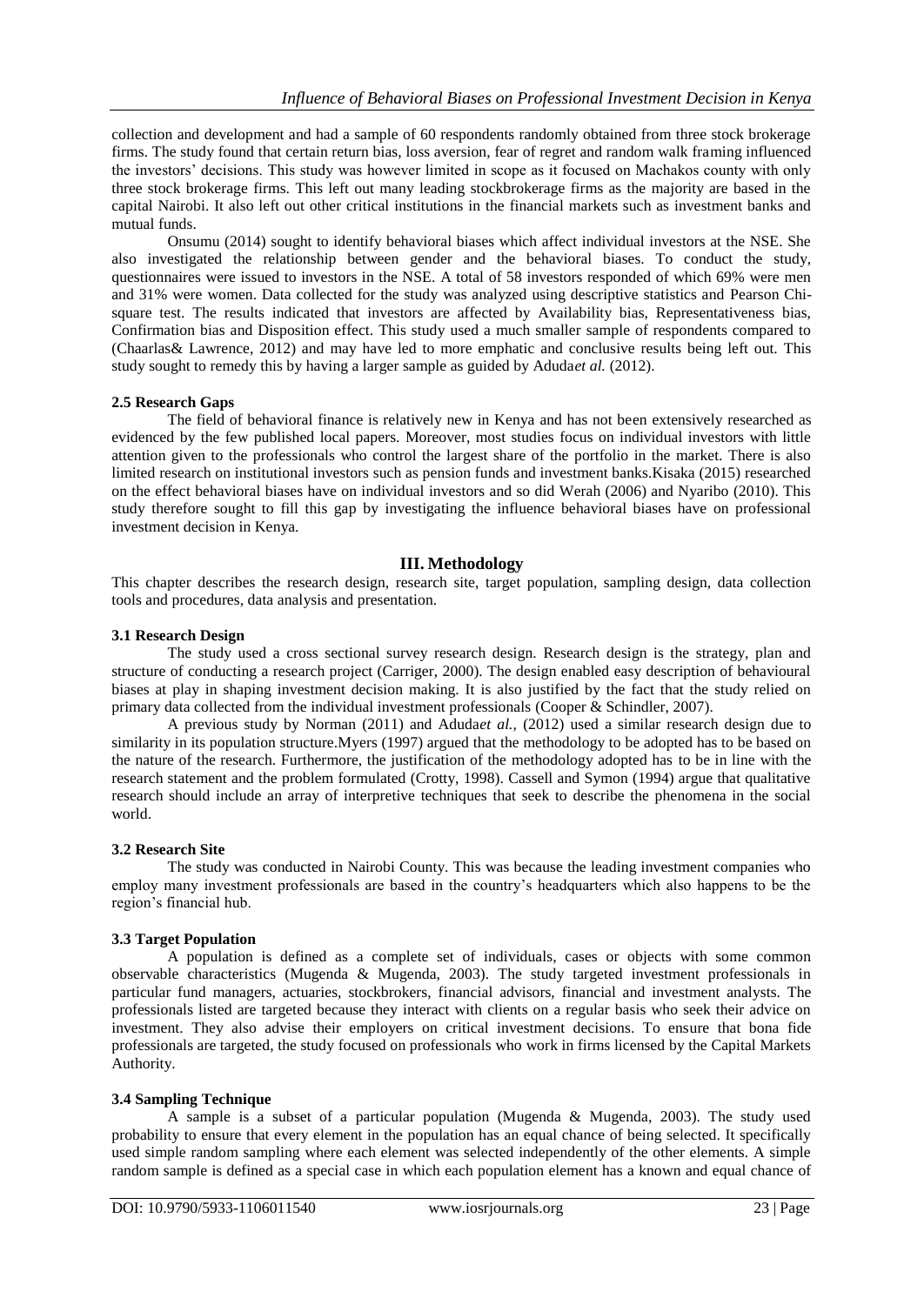selection (Cooper and Schindler, 2000). This method was used so as to ensure that the sample is representative of the population.

#### **3.5 Sample Size**

There are sixteen investment banks, ten stockbrokers, twenty seven fund managers, fifteen investment advisors and nine REIT managers that are licensed in Kenya (CMA, 2019) resulting in a total population of seventy seven (77) licensed institutions.

From this population, the study used Yamane's formula to determine the sample size. Yamane (1967) formula is as follows;

$$
n = \frac{N}{1 + N(e)^2}
$$

Where (n) is the sample size, (N) is the population size and (e) is the margin of error. The calculated sample is therefore;

$$
n = \frac{77}{1 + 77(0.1)^2}
$$
  

$$
n = 44
$$

## **3.6 Data Collection**

#### **3.6.1 Sources of Data**

The study relied on primary data. Primary data refers to information that a researcher gathers from the field.

#### **3.6.2 Data Collection Instruments**

The study relied on structured questionnaires with both closed ended and open ended questions. The questionnaires were self-administered to also enable the researcher conduct structured interviews. Questionnaires were selected because the information gathered can be stored for further references, and the cost of administering questionnaires is lower than other research instruments.

## **3.6.3 Validity, Reliability and Piloting of Research instruments**

A Reliable research instrument is considered one that is uniform and stable thereby producing precise and predictable results every time (Kumar, 2011). The researcher did a pretest or trial test of the questionnaires which involved a small number of respondents to test whether the questions are clear and appropriate. The study used Cronbach's alpha formula to test reliability. The feedback from the small number of respondents gave evidence of the reliability of the questionnaire.

#### **3.6.4 Data Collection Procedure**

The structured questionnaires were administered through a drop and pick procedure. The researcher sought authority from the management of sampled firms so as to ensure cooperation.

#### **3.7 Data Processing**

This is the manipulation of data through coding and transcription to enable interpretation and also facilitate drawing of accurate conclusions. For accuracy of the data, the study checked for and addressed econometric challenges of multicollinearity, heteroskesdacity and autocorrelation.

#### **3.7.1 Multicollinearity**

This is the situation in which the independent variables are correlated. This is a violation of OLS assumptions and thus there should be no problem of multicollinearity, that is  $corr(X_1, X_2) = 0$ .

Multicollinearity of the regression model was tested to establish whether the coefficients of independent variables are statistically significantly correlated. Examination of Variance Inflation Factor (VIF) was done to measure how the variances are exaggerated. This was computed from simple correlation coefficient as per Nyamute (2016).

#### **3.7.2 Heteroskedasticity**

This is a case in which the variance of the error term is not constant, a violation of OLS assumptions. This problem is common in cross sectional data and means that the estimated parameters will be biased, inefficient and inconsistent.

The study used Spearman's rank correlation. If the correlation coefficient is very high, it suggests the presence of heteroskedasticity. The study was guided by Bakara S. and Yia A.C (2015), who used a similar test.

#### **3.7.3 Autocorrelation**

The problem of autocorrelation occurs when the error terms in different time periods are correlated. This is known as spatial correlation in cross sectional data. This can arise from model specification error, persistence of an observational error, the cobweb phenomenon (variables that move in cycles) among others. The consequence of autocorrelation is that it results in the enlargement of the disturbance term and the estimators. Thus the tests of significance and confidence intervals will be misleading leading to unreliable t and F tests.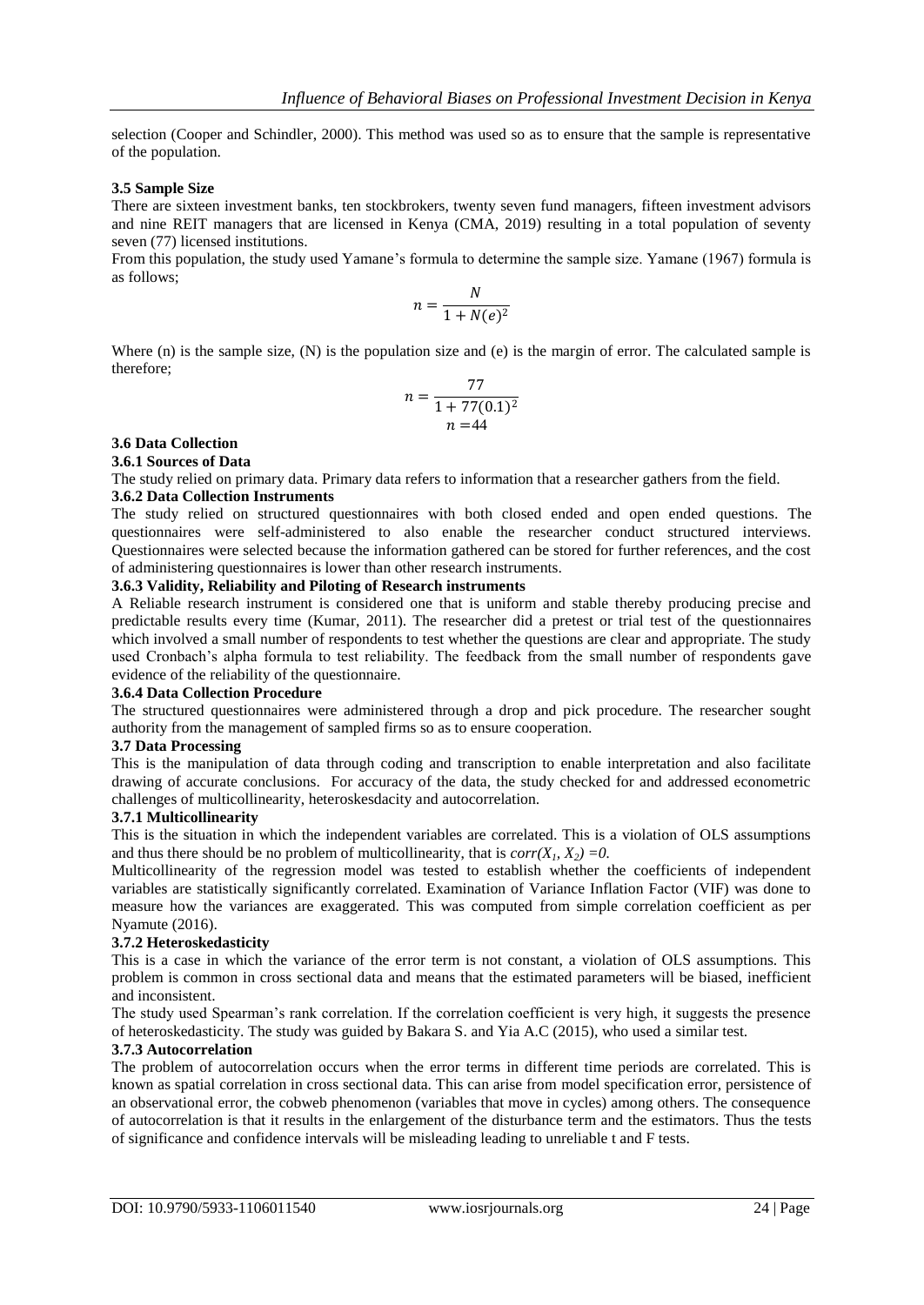The study used autocorrelation relationship test. This test involves the generation of regression residuals and fitting such data onto different autocorrelation relationships. The advantage of the test is that it provides the value of the autocorrelation coefficient which is necessary for correcting the problem.

## **3.8 Data Analysis**

In consistency with Srivastava and Rego (2012), the study used multiple regression analysis to assess the impact of several independent variables individually or jointly together on the dependent variable.

Regression analysis is a statistical technique for investigating and modeling the relationship of a dependent variable (Influence of behavioral biases on professional investment decision) and a set of independent variables (Cognitive dissonance, Optimism, Hindsight, Status quo), Kothari,(2004). The relationship is expressed in the form of an equation connecting the dependent variable Y and one or more independent variables  $X_1, X_2, \ldots, X_n$ . The regression equation involves some parameters which must be estimated from the data. In this case, the regression equation or model for the research study formed a relationship that will link the dependent variable with the independent variables.

## **3.9 Model Specification**

The model is specified below;  $Y = \beta_0 + \beta_1 X_1 + \beta_2 X_2 + \beta_3 X_3 + \beta_4 X_4 + U_i$ Where;  $Y =$  Professional investment decision  $β<sub>o</sub> = Constant$  $β_1$ ,  $β_2$ ,  $β_3$ ,  $β_4$  = Regression Coefficients  $X_1$  = Cognitive dissonance bias  $X_2$  = Optimism bias  $X_3$  = Hindsight bias  $X_3$  = Status quo bias  $U_i = Error$  term

## **IV. Findings and Discussion**

This chapter presents the findings, interpretations and discussions on the influence of behavioral biases on professional investment decision making. The findings and discussions are guided by the objectives of the study.

## **4.1.1 Questionnaire response**

The study targeted professional investors working in entities licensed by CMA. Forty-four questionnaires were distributed out of which thirty four were completely filled and returned, giving a response rate of 77%. (Mugenda and Mugenda, 1999) asserts that a response rate of more than 70% is very good to proceed with data analysis. Therefore, the response rate was sufficient.

#### **4.2 Demographic data**

Demographic information sought by the research was gender, age, level of education, work experience in years and level of seniority.

#### **4.2.1 Gender**

The research set out to establish the gender of the respondents. Table 4. 1: Gender

|       |        |           | -       |               |            |
|-------|--------|-----------|---------|---------------|------------|
|       |        |           |         |               | Cumulative |
|       |        | Frequency | Percent | Valid Percent | Percent    |
| Valid | Male   | 22        | 64.7    | 64.7          | 64.7       |
|       | Female | 12        | 35.3    | 35.3          | 100.0      |
|       | Total  | 34        | 100.0   | 100.0         |            |
|       |        |           |         |               |            |

**gender**

The study found that men formed the majority of the respondents at 64.7% compared to women who accounted for 35.3% of total respondents.

According to Nyamute (2016), herding is more prevalent in men than women. This means that behavioral biases are more prevalent in men than women. The results of the study which show that professional investors are influenced by behavioral biases is thus reinforced by the fact that there were more male respondents than females.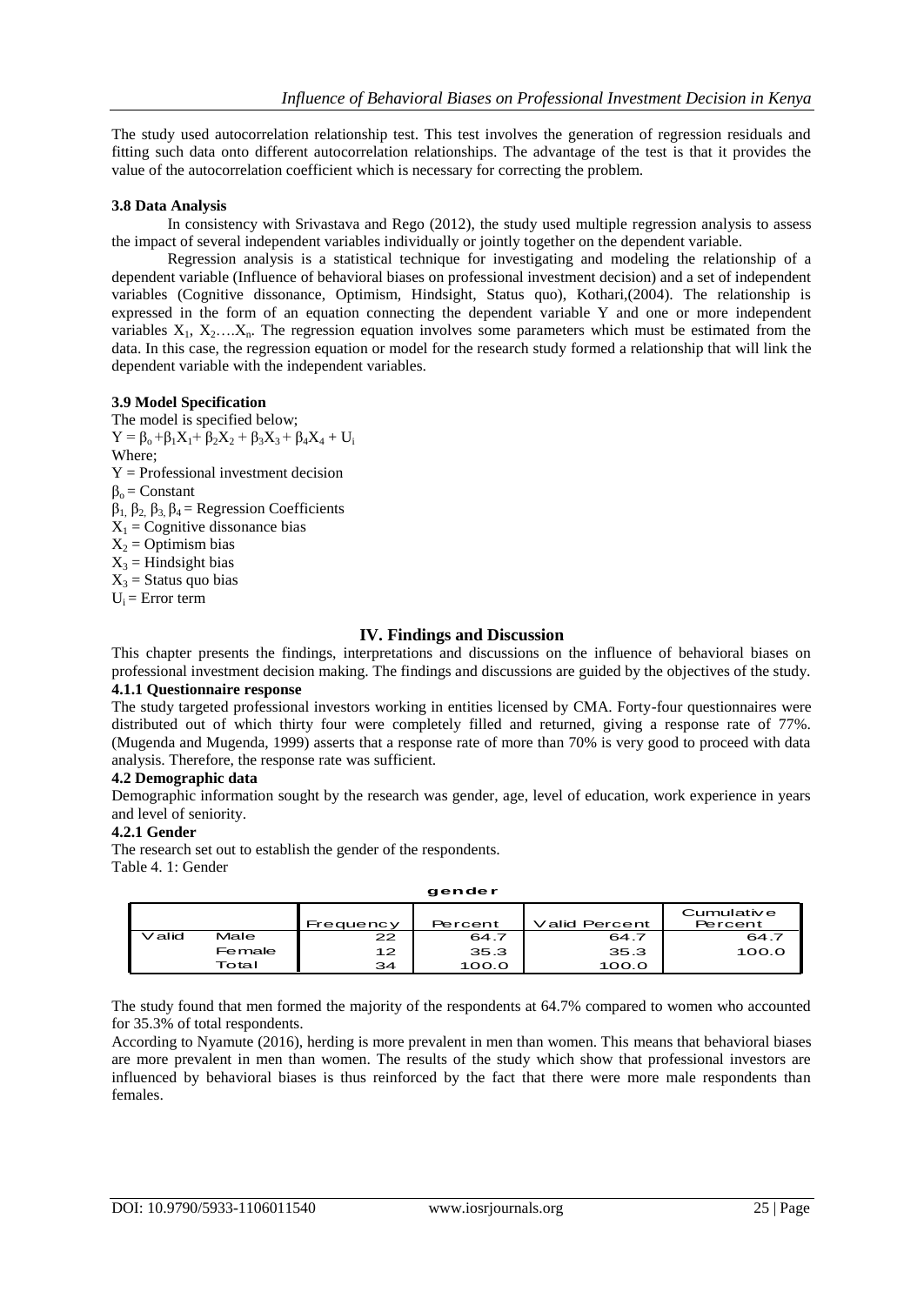## **4.2.2 Age**

The study sought to determine the age of the respondents. Table 4. 2: Age

|          |           |           | $-$     |               |                       |
|----------|-----------|-----------|---------|---------------|-----------------------|
|          |           | Frequency | Percent | Valid Percent | Cumulative<br>Percent |
| $V$ alid | 18-25     | 9         | 26.5    | 26.5          | 26.5                  |
|          | $26 - 30$ | 8         | 23.5    | 23.5          | 50.0                  |
|          | $31 - 35$ | 10        | 29.4    | 29.4          | 79.4                  |
|          | $36 - 40$ | 4         | 11.8    | 11.8          | 91.2                  |
|          | Above 40  | з         | 8.8     | 8.8           | 100.0                 |
|          | Total     | 34        | 100.0   | 100.0         |                       |

**age**

The study found that at 29.4%, majority of the respondents were aged below between thirty one and thirty five years. 26.5% were aged between eighteen and twenty five years, 23.5% between twenty six and thirty, 11.8% between thirty six and forty and 8.8% above forty.

Nyamute (2016) found that respondents between the age of 31 and 40 exhibited higher incidents of cognitive biases such as overconfidence compared to those above the age of 50. This study had respondents below the age of 40 accounting for 91.2% of the total. This means that the respondents in the study were in an age bracket in which they were more likely to be influenced by behavioral biases in decision making.

The study found that the four behavioral biases investigated influence the professional investors decision making. Thus having 91.2% of the respondents below the age of fourty contributed to having the findings as noted by Nyamute (2016).

## **4.2.3 Level of education**

Table 4. 3: Level of education

#### **Education\_Level**

|       |                      | Frequency | Percent | Valid Percent | Cumulative<br>Percent |
|-------|----------------------|-----------|---------|---------------|-----------------------|
| Valid | Undergraduate degree | 25        | 73.5    | 73.5          | 73.5                  |
|       | Masters degree       | 9         | 26.5    | 26.5          | 100.0                 |
|       | Total                | 34        | 100.0   | 100.0         |                       |

The study found that 73.5% of the respondents had a university degree and 26.5% had a masters degree. This means all respondents had university education and were thus knowledgeable in the research topic. They were therefore in a position to understand and respond to the questions. Furthermore, they were cognizant of the importance of the research topic and were keen to contribute to the study.

#### **4.2.4 Experience**

The study investigated the experience level of the respondents. Table 4. 4: Experience

#### **Experience**

|       | <b>Experience</b> |           |         |               |                       |  |  |
|-------|-------------------|-----------|---------|---------------|-----------------------|--|--|
|       |                   | Frequency | Percent | Valid Percent | Cumulative<br>Percent |  |  |
| Valid | Below two years   | 11        | 32.4    | 32.4          | 32.4                  |  |  |
|       | 3 to 5 years      | 10        | 29.4    | 29.4          | 61.8                  |  |  |
|       | 6 to 8 years      | 6         | 17.6    | 17.6          | 79.4                  |  |  |
|       | Above 9 years     | 7         | 20.6    | 20.6          | 100.0                 |  |  |
|       | Total             | 34        | 100.0   | 100.0         |                       |  |  |

It found that 32.4% of the respondents had experience of less than two years, 29.44% had experience of three to five years, 17.6% had experience of six to eight years and 20.6% had experience above nine years.

The findings on experience show that 67.6% of the respondents had experience of more than two years. This means they had been involved in the investment profession for long enough to be involved in decision making. The respondents were thus in a position to relate the questions to their work and give sufficient and reliable answers. Furthermore, they could relate how behavioral biases are at play in the execution of their day to day duties and how they respond to them.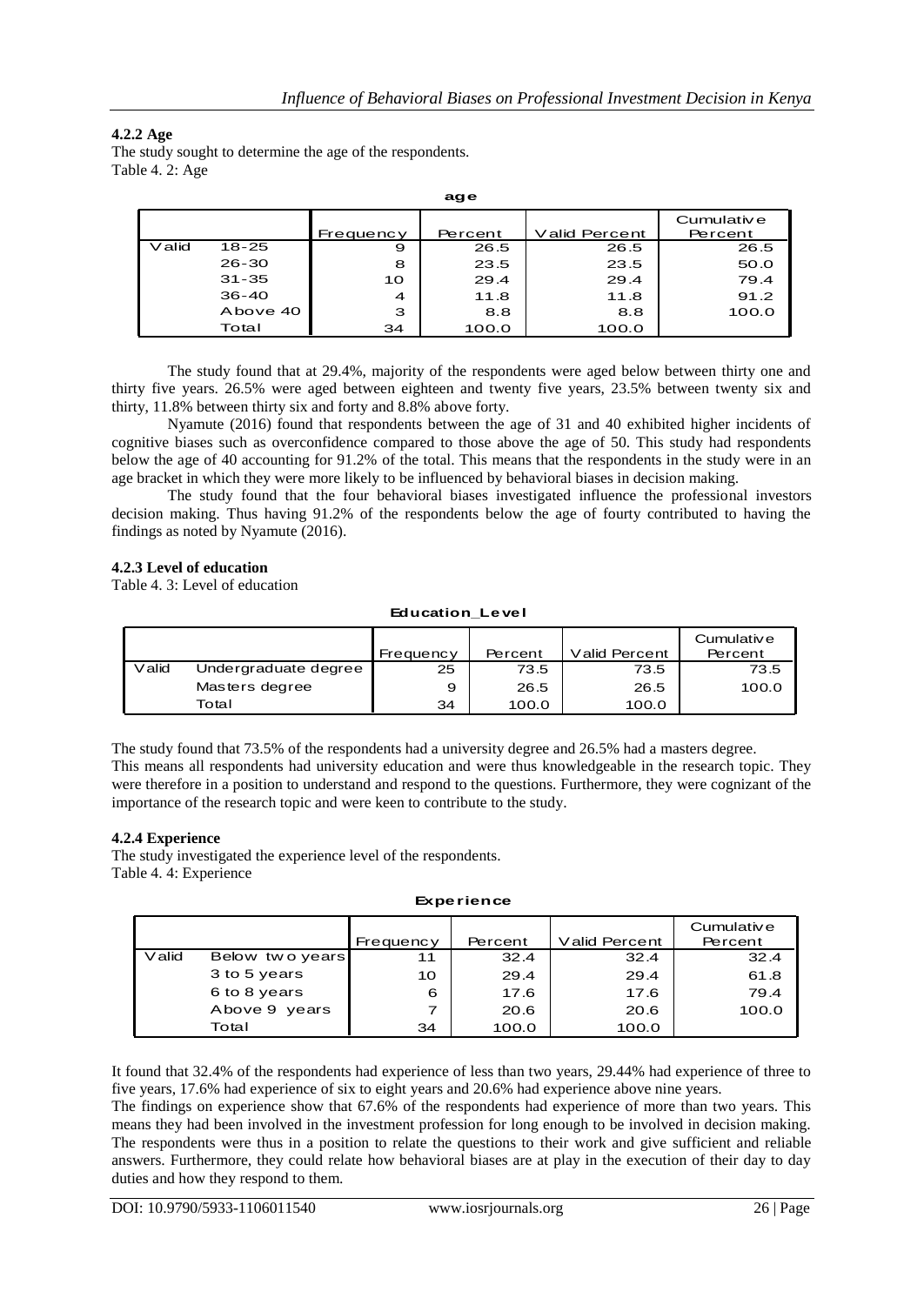## **4.2.5 Job category**

The study investigated the job category of the respondents. Table 4. 5: Job category

|       |                         |           |         |               | Cumulative |
|-------|-------------------------|-----------|---------|---------------|------------|
|       |                         | Frequency | Percent | Valid Percent | Percent    |
| Valid | Top management          | 4         | 11.8    | 11.8          | 11.8       |
|       | Middle level management | 12        | 35.3    | 35.3          | 47.1       |
|       | Non management          | 18        | 52.9    | 52.9          | 100.0      |
|       | Total                   | 34        | 100.0   | 100.0         |            |

**Job\_category**

11.8% of the respondents belonged to top management, 35.3% were middle level management and 52.9% were in non-management level.

The study found that 47.1% of the respondents were in middle and top-level management. This means that a significant portion of the respondents were in positions of decision making. They were thus well versed with how critical investment decisions are arrived at and the biases they have to contend. This also means that they were in a position to give well informed responses to the questions asked and the objectives they sought to achieve.

## **4.3 Reliability Analysis**

A reliability test for cognitive dissonance, optimism, hindsight, status quo and professional investment decision making was done and the results shown below.

| Table +. O. Kenability Analysis         |                         |              |
|-----------------------------------------|-------------------------|--------------|
| Variable                                | <b>Cronbach's Alpha</b> | No. of Items |
| Cognitive dissonance                    | .834                    |              |
| Optimism                                | .921                    |              |
| Hindsight                               | 895                     |              |
| Status quo                              | .902                    |              |
| Professional investment decision making | .850                    |              |

Table 4. 6: Reliability Analysis

Table above shows that all the measures were above the 0.7 threshold as recommended by Dennick (2011). Pilot test discoveries showed that cognitive dissonance scale had a Cronbach's reliability alpha of 0.834, optimism scale had an Alpha value of 0.921, hindsight had Alpha value of 0.895, and status quo 0.902 Alpha value and professional investment decision making had 0.850 reliability value. The pilot test showed that the scales measuring the objectives had sufficient reliability after a few amendments.

#### **4.4 Influence of cognitive dissonance on professional investment decision making 4.4.1 Descriptive of cognitive dissonance on professional investment decision making**

The first objective of the study was to determine the influence of cognitive dissonance bias on professional investment decision making. Respondents were asked to what extent they agreed or disagreed with a set of statements following a five point Likert scale in which 1= strongly disagree, 2=Disagree, 3=Neutral, 4= Agree and 5= strongly agree.

The results are summarized in the table below.

| <b>Cognitive dissonance</b>                                                                                   | N  | Mean | <b>Std. Deviation</b> |  |  |  |
|---------------------------------------------------------------------------------------------------------------|----|------|-----------------------|--|--|--|
| I always regret selling investments that were rising in value only for them<br>to continue rising             | 34 | 1.35 | .597                  |  |  |  |
| When my investments are not doing well, I still hold the belief that I made<br>the right decision             | 34 | 1.29 | .524                  |  |  |  |
| I move along with decisions I do not necessarily agree with when other<br>members of the team overrule me     | 34 | 1.21 | .410                  |  |  |  |
| I find it conflicting when outcomes do not match the effort expended.                                         | 34 | 1.24 | .431                  |  |  |  |
| Confronted with similar but mutually exclusive investment choices, I<br>select the one I can strongly justify | 34 | 1.35 | .597                  |  |  |  |
| When I come across new information, I find it hard to change decisions I<br>already made                      | 34 | 1.47 | .706                  |  |  |  |
| Valid N (listwise)                                                                                            | 34 |      |                       |  |  |  |

## **Table 4. 7:** Descriptive Statistics for Cognitive dissonance bias

The study found that professional investors regret selling investments that were rising in value only for them to continue rising (mean 1.35, standard deviation 0.597). It also found that professional investors still hold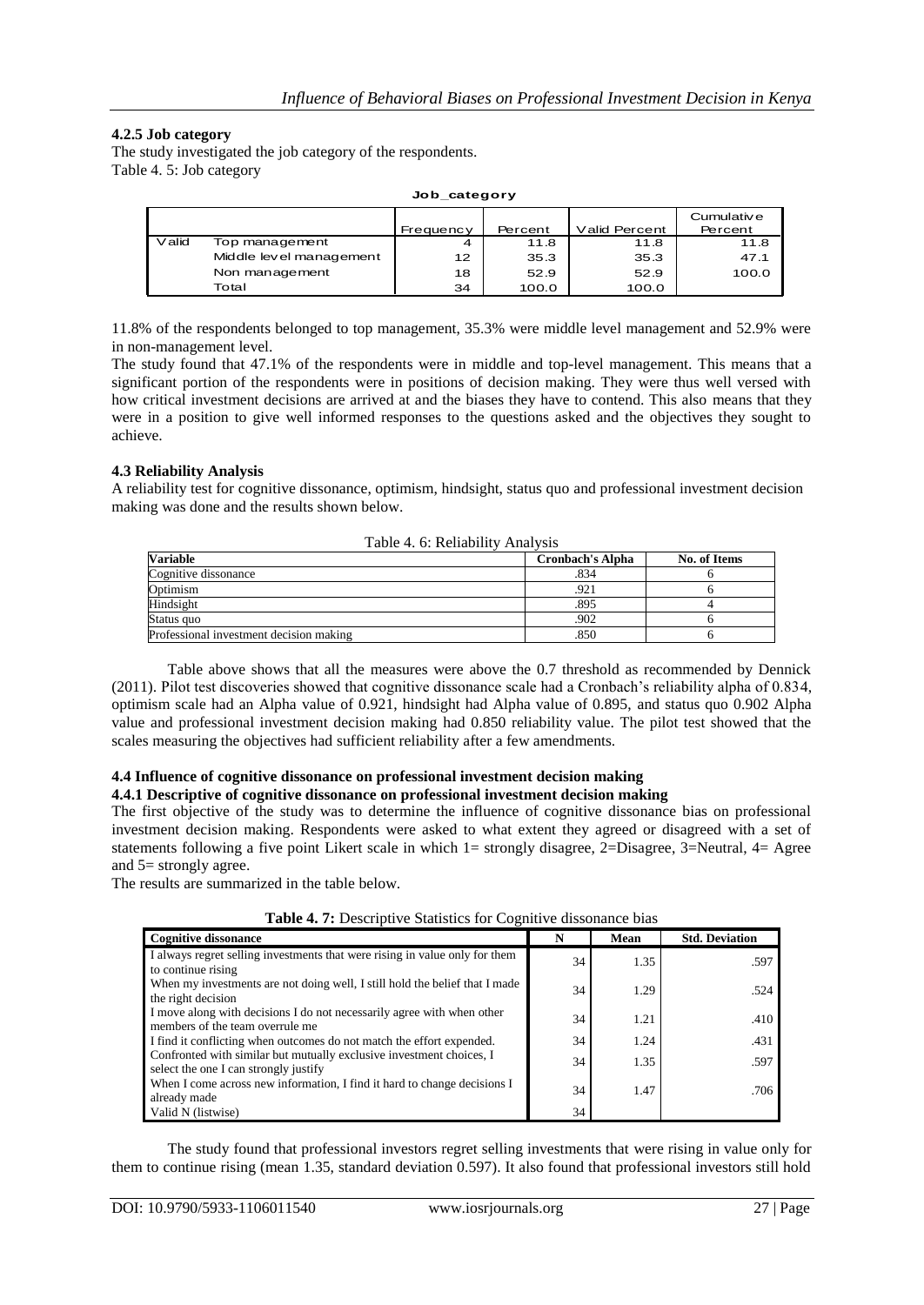the belief that they made the right decision when their investments are not doing well (mean 1.29, standard deviation 0.524), professional investors move along with decisions they do not necessarily agree with when other team members overrule them ( mean 1.21, standard deviation 0.410). Furthermore, the study found that investment returns do not match the research effort expended (mean 1.24, standard deviation 0.431), professional investors select an option they can strongly justify when confronted with similar but mutually exclusive investment choices (mean 1.35, standard deviation 0.597). Professional investors also find it hard to change decisions they already made when they come across new information (mean 1.47, standard deviation 0.706).

#### **4.4.2 Regression analysis of Cognitive dissonance bias and professional investment decision making**

Regression analysis between cognitive dissonance bias and professional investment decision making was done. The results as per table 4.7 below found that  $R^2$  value was 0.160 hence 16.0% of the variation in professional investment decision making was explained by variations in cognitive dissonance bias.

| Model |                   | R Square | <b>Adjusted R Square</b> | Std. Error of the Estimate |
|-------|-------------------|----------|--------------------------|----------------------------|
|       | .400 <sup>a</sup> | .160     | $.134 -$                 | $.069$ $\blacksquare$      |

a. Predictors: (Constant), Cognitive\_dissonace

## **4.4.3: Anova and coefficients of cognitive dissonance bias**

Anova analysis was done between cognitive dissonance (independent variable) and professional investment decision making (dependent variable).

| Table 4. 9: ANOVA <sup>a</sup> for the regression of cognitive dissonance on decision making |  |
|----------------------------------------------------------------------------------------------|--|
|----------------------------------------------------------------------------------------------|--|

|       |            | ັ              | ັ  |             | ັ     |                   |
|-------|------------|----------------|----|-------------|-------|-------------------|
| Model |            | Sum of Squares | df | Mean Square |       | Sig.              |
|       |            |                |    |             |       |                   |
|       | Regression | 6.964          |    | 6.964       | 6.090 | .019 <sup>b</sup> |
|       | Residual   | 36.595         | 32 | 1.144       |       |                   |
|       | Total      | 43.559         | 33 |             |       |                   |

a. Dependent Variable: Decision\_Making

b. Predictors: (Constant), Cognitive\_dissonace

With confidence level set at 95%, the F statistic value was 6.090 and p value 0.19.

The results show that there is a statistically significant relationship between cognitive dissonance bias and professional investment decision making since  $p<0.05$ .

|  |  | Table 4. 10: Coefficients <sup>a</sup> the regression of cognitive dissonance on decision making |
|--|--|--------------------------------------------------------------------------------------------------|
|  |  |                                                                                                  |

| Model |                     | <b>Unstandardized Coefficients</b> |            | Standardized<br>Coefficients |          | Sig. |
|-------|---------------------|------------------------------------|------------|------------------------------|----------|------|
|       |                     |                                    | Std. Error | Beta                         |          |      |
|       | (Constant)          | $-2.889$                           | 2.881      |                              | $-1.003$ | .324 |
|       | Cognitive_dissonace | 1.665                              | .675       | .400                         | 2.468    | .019 |

a. Dependent Variable: Decision\_Making

#### **4.4.4: Hypothesis testing**

In order to determine the influence of cognitive dissonance bias on professional investment decision making, the study tested the null hypothesis stated below.

Ho: Cognitive dissonance bias has no influence on professional investment decision making.

The coefficient results of cognitive dissonance and decision making in Table 4.3.4 above shows that p=0.019 and since p<0.05, we reject the null hypothesis and conclude that cognitive dissonance bias influences professional investment decision making.

#### **4.4.5: Model formulation**

From table 4.9 above, the following model was formulated.;  $Y = \beta 0 + \beta 1X1 + \varepsilon$ 

 $Y = -2.889 + 1.665X_1 + 1.069$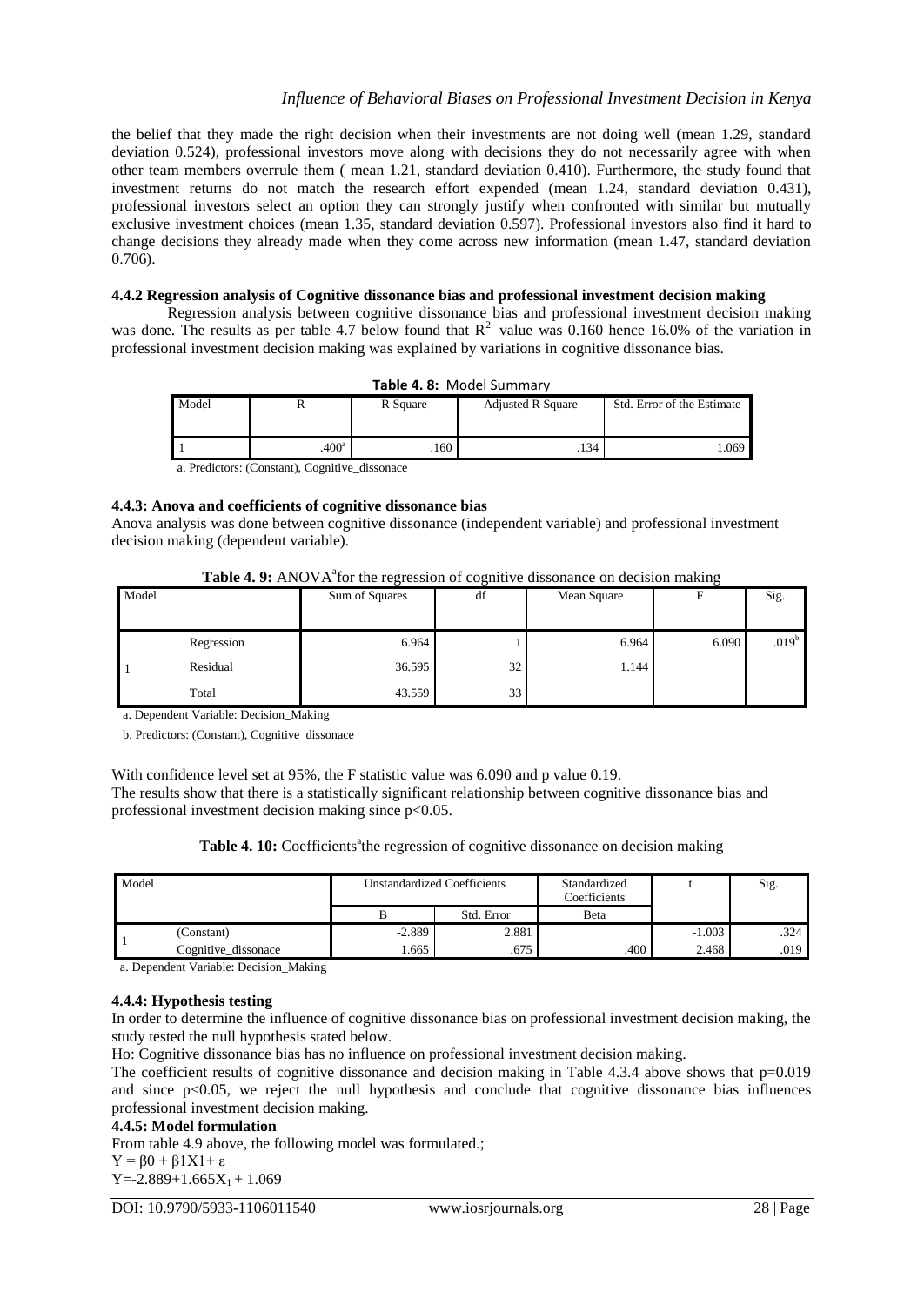## Whеrе:

Y is the dеpеndеntvаriаblе (professional investment decision making);

β0 is the regression constant;

β1 is the coefficient of cognitive dissonance bias;

X1 is cognitive dissonance bias; and

ε is the error term.

The model shows that professional investment decision making will be limited by -2.889 when cognitive dissonance is zero. The coefficient 1.665 shows that a unit increase in cognitive dissonance while holding other factors constant will increase investment decision making by 1.665.

## **4.5 Influence of Optimism bias on professional investment decision making**

## **4.5.1 Descriptive of optimism on professional investment decision making**

The second objective of the study was to determine the influence of optimism bias on professional investment decision making. Respondents were asked to state to what extent they agreed with the statements below. A likert scale of five points was used with 1= strongly disagree, 2=Disagree,  $3=\text{Neutral}$ ,  $4=\text{Agree}$  and  $5=\text{strongly agree}$ .

| <b>TUDIC TO LET D'USCHDU VU D'AMISTICS TOT ODITIMISME D'AN</b>                                              |    |      |                |
|-------------------------------------------------------------------------------------------------------------|----|------|----------------|
|                                                                                                             | N  | Mean | Std. Deviation |
| I always expect better returns than those predicted by experts and other players in the<br>market           | 34 | 4.56 | .561           |
| For every investment decision I make, I always have a stong feeling the returns will exceed<br>expectations | 34 | 4.68 | .475           |
| I dont fear making high risk investments because I always feel I can control the outcome                    | 34 | 4.56 | .504           |
| I always anticipate good returns even during unfavourable economic conditions                               | 34 | 4.50 | .564           |
| Unfavourable economic conditions have little impact on my investment strategy                               | 34 | 4.56 | .504           |
| I don't sell my investments even when I anticipate there will be a decline in returns                       | 34 | 4.56 | .561           |
| Valid N (listwise)                                                                                          | 34 |      |                |

The study found that professional investors expect better returns than those predicted by experts and other players in the market (mean 4.56, standard deviation 0.561). It also found that they always have a strong feeling the returns will exceed expectations (mean 4.68, standard deviation 0.475).

Professional investors were also found not to fear making high risk investments because they feel that they can always control the outcome (mean 4.56, standard deviation 0.504). Furthermore, they always anticipate good returns during unfavourable economic conditions (mean 4.50, standard deviation 0.564) and that unfavourable economic conditions have little impact on their investment strategy (mean 4.56, standard deviation 0.504). Professional investors were also found not to sell investments when they anticipate decline in returns (mean 4.56, standard deviation 0.561).

## **4.5.2 Regression analysis of Optimism bias and professional investment decision making**

Regression analysis between optimism bias and professional investment decision making was done. The results as per table 4.11 below found that  $R^2$  value was 0.130 hence 13.0% of the variation in professional investment decision making was explained by variations in optimism bias.

|  |  |  | Table 4. 12: Model Summary |
|--|--|--|----------------------------|
|--|--|--|----------------------------|

| Model |                   | R Square | <b>Adjusted R Square</b> | Std. Error of the<br>Estimate |
|-------|-------------------|----------|--------------------------|-------------------------------|
|       | .361 <sup>a</sup> | .130     | .103                     | . 088                         |

a. Predictors: (Constant), Optimism

## **4.5.3: Anova and coefficients of optimism bias**

Anova analysis was done between hindsight bias (independent variable) and professional investment decision making (dependent variable).

| <b>1 ADIC 7: 10:</b> THAO VIA TOI TUE COSTON OF OPENINGHI ON GOODHOM MAKINE |            |                |    |             |       |                   |  |
|-----------------------------------------------------------------------------|------------|----------------|----|-------------|-------|-------------------|--|
| Model                                                                       |            | Sum of Squares | df | Mean Square |       | $\mathbf{519}$ .  |  |
|                                                                             | Regression | 5.673          |    | 5.673       | 4.791 | .036 <sup>b</sup> |  |
|                                                                             | Residual   | 37.886         | 32 | 1.184       |       |                   |  |
|                                                                             | Total      | 43.559         | 33 |             |       |                   |  |

Table 4. 13: ANOVA<sup>a</sup> for regression of optimism on decision making

a. Dependent Variable: Decision\_Making

b. Predictors: (Constant), Optimism

With confidence level set at 95%, the F statistic value was 4.791 and p value 0.36.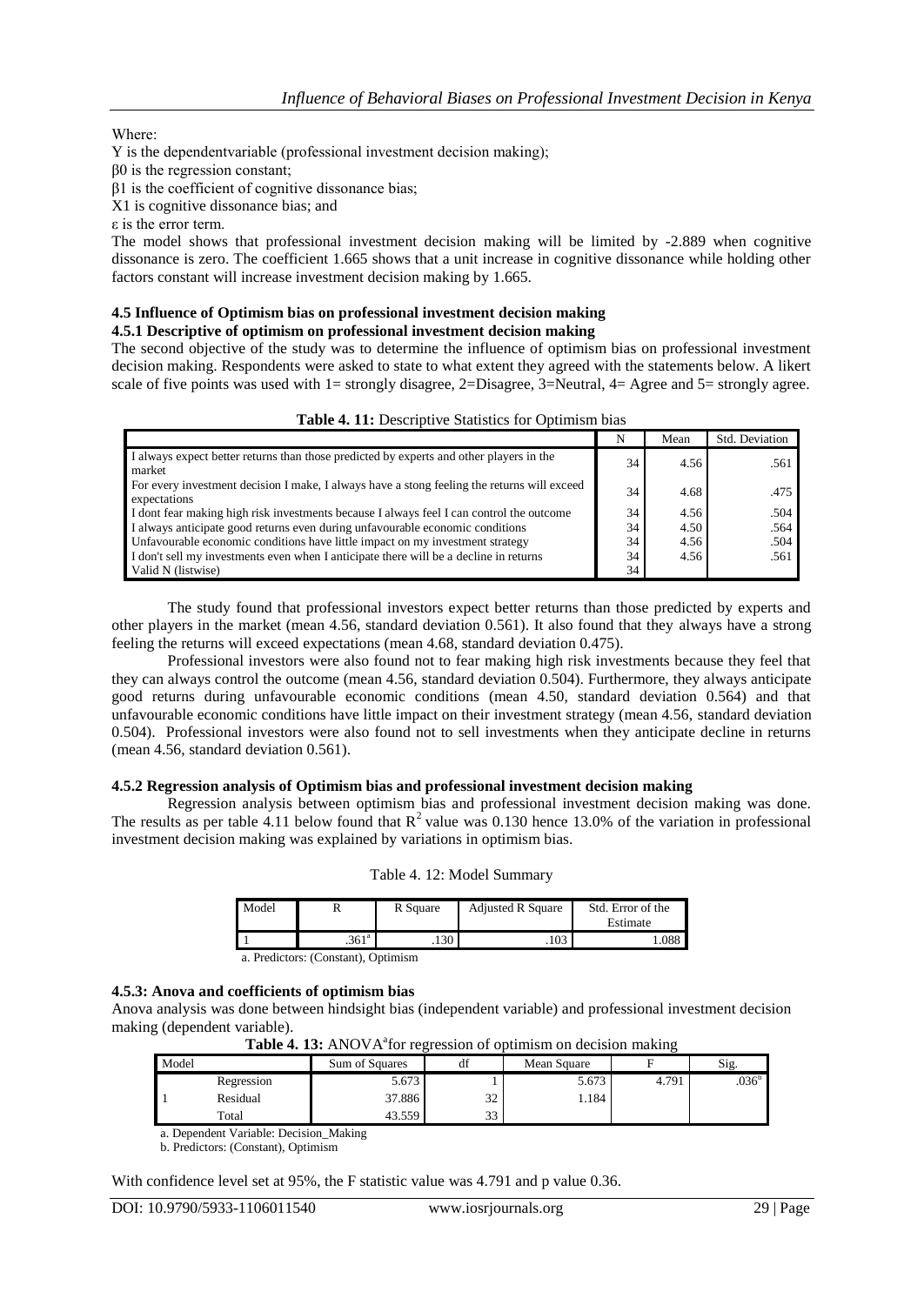The results show that there is a statistically significant relationship between optimism bias and professional investment decision making since p<0.05.

| Model |            |          | <b>Unstandardized Coefficients</b> | Standardized<br>Coefficients |         | Sig. |
|-------|------------|----------|------------------------------------|------------------------------|---------|------|
|       |            |          | Std. Error                         | Beta                         |         |      |
|       | (Constant) | $-2.825$ | 3.217                              |                              | $-.878$ | .387 |
|       | Optimism   | .539     | .703                               | .361                         | 2.189   | .036 |

Table 4. 14: Coefficients<sup>a</sup>for regression of optimism on decision making

a. Dependent Variable: Decision\_Making

#### **4.5.4: Hypothesis testing**

In order to determine the influence of optimism bias on professional investment decision making, the study tested the null hypothesis stated below.

Ho: Optimism bias has no influence on professional investment decision making.

The coefficient results of hindsight and decision making in Table 4.13 above shows that  $p=0$ . 036 and since p<0.05, we reject the null hypothesis and conclude that optimism bias influences professional investment decision making.

## **4.5.5: Model formulation**

From table 4.13 above, the following model was formulated.  $Y = \beta 0 + \beta 1X1 + \varepsilon$  $Y = -2.825 + 1.539X_1 + 1.088$ Whеrе: Y is the dеpеndеntvаriаblе (professional investment decision making); β0 is the regression constant; β1 is the coefficient of optimism bias; X1 is optimism bias; and ε is the error term.

From the model above, value of professional investment decision making is -2.825 when optimism bias is zero. A unit increase in optimism bias will increase professional investment decision making by 1.539.

## **4.6 Influence of Hindsight on professional investment decision making**

#### **4.6.1 Descriptive of hindsight on professional investment decision making**

The research sought to determine the influence of hindsight bias on professional investment decision making. Respondents were asked to state to what extent they agreed with the statements in the table below. A likert scale was used to measure the responses with  $1=$  strongly disagree, 2=Disagree, 3=Neutral,  $4=$  Agree and  $5=$  strongly agree.

| Table 4. 15: Descriptive Statistics for Hindsight bias |                                                                                                                 |  |
|--------------------------------------------------------|-----------------------------------------------------------------------------------------------------------------|--|
|                                                        | and the second control of the second second and the second second second and second second second second second |  |

|                                                                                    | N  | Mean | <b>Std. Deviation</b> |
|------------------------------------------------------------------------------------|----|------|-----------------------|
| I have a good ability to predict returns when making investment decisions          | 34 | 4.59 | .557                  |
| I don't get surprised by my investments' returns, whether favourable or<br>adverse | 34 | 4.68 | .475                  |
| My investments turn out the way I expected                                         | 34 | 4.59 | .500                  |
| I rely on my skills more than the opinion of other professionals                   | 34 | 4.53 | .563                  |
|                                                                                    |    |      |                       |

From the table above, it was found that professional investors have a good ability to predict returns (mean 4.59, standard deviation 0.557). The study also found that professional investors don't get surprised by investment returns whether favourable or adverse (mean 4.68, standard deviation 0.475). The professional investors usually have their investments turn out the way they expected (mean 4.59, standard deviation 0.500). Most of the professional investors were found to rely on their own skills more than the opinion of other professionals (mean 4.53, standard deviation 0.563).

## **4.6.2 Regression analysis of Hindsight bias and professional investment decision making**

Regression analysis between hindsight bias and professional investment decision making was done. The results as per table 4.15 below found that  $R^2$  value was 0.398 hence 39.8% of the variation in professional investment decision making was explained by variations in hindsight bias.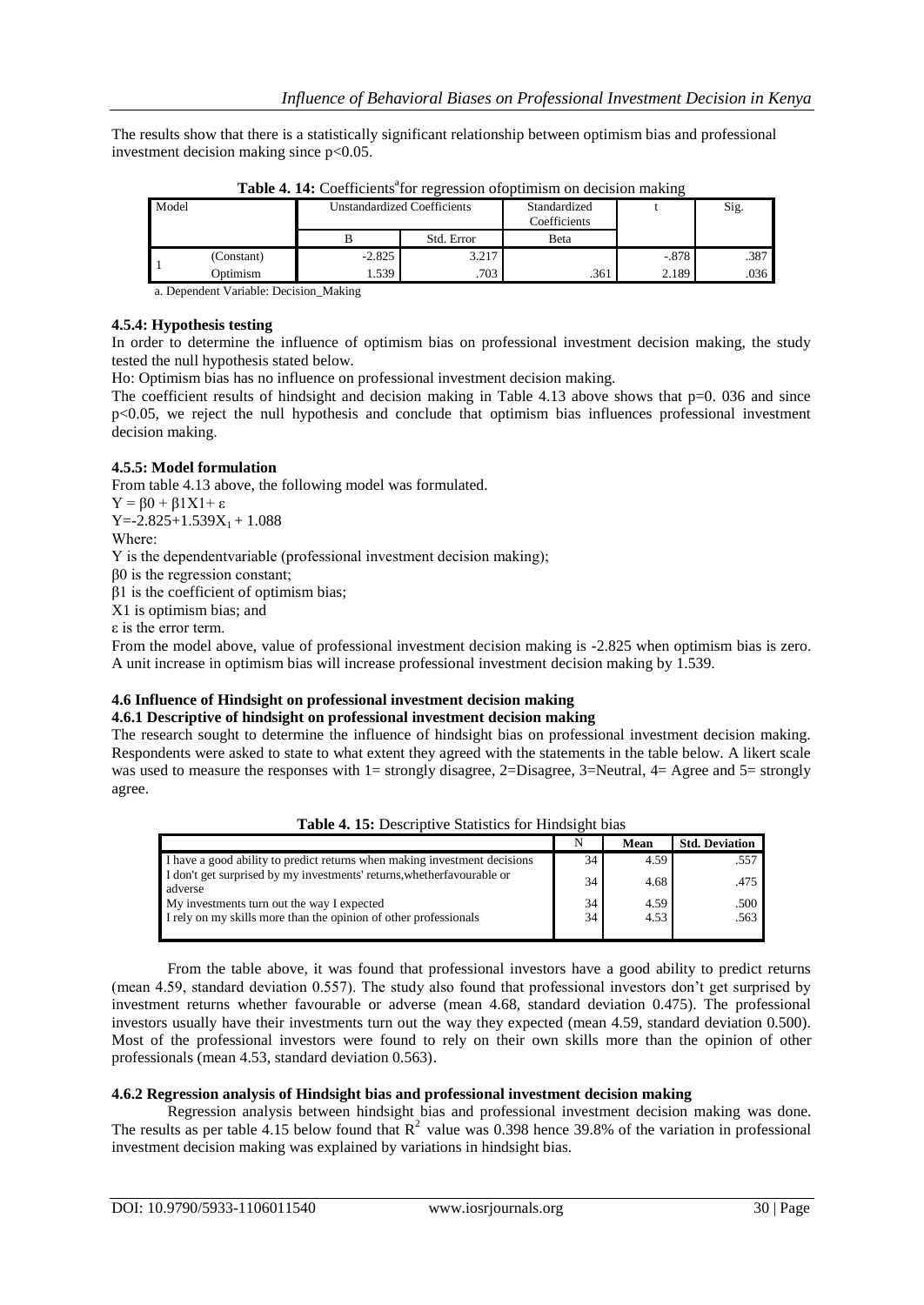|  |  |  | Table 4. 16: Model Summary |
|--|--|--|----------------------------|
|--|--|--|----------------------------|

| Model |                                           | R Square | <b>Adjusted R Square</b> | Std. Error of the<br>Estimate |
|-------|-------------------------------------------|----------|--------------------------|-------------------------------|
|       | .398 <sup>a</sup>                         | $.158 -$ | 132                      |                               |
|       | a. Predictors: (Constant), Hindsight mean |          |                          |                               |

**4.6.3: Anova and coefficients of hindsight bias**

Anova analysis was done between hindsight bias (independent variable) and professional investment decision making (dependent variable).

| Table 4. 17: ANOVA <sup>ª</sup> for the regression of hindsight on decision making |  |  |
|------------------------------------------------------------------------------------|--|--|
|                                                                                    |  |  |

| Model |            | Sum of Squares | $\cdot$<br>uг        | Mean Square |       | Sig.              |
|-------|------------|----------------|----------------------|-------------|-------|-------------------|
|       | Regression | 6.900          |                      | 6.900       | 6.023 | .020 <sup>b</sup> |
|       | Residual   | 36.659         | $\mathcal{L}$<br>ے د | 1.146       |       |                   |
|       | Total      | 43.550         | $\mathcal{L}$<br>ر ر |             |       |                   |

a. Dependent Variable: Decision\_Making

b. Predictors: (Constant), Hindsight\_mean

With confidence level set at 95%, the F statistic value was 6.023 and p value 0.20. The results show that there is a statistically significant relationship between hindsight bias and professional investment decision making since p<0.05.

|  |  | Table 4. 18: Coefficients <sup>a</sup> for the regression of hindsight on decision making |
|--|--|-------------------------------------------------------------------------------------------|
|  |  |                                                                                           |

| Model |                | <b>Unstandardized Coefficients</b> |            | Standardized<br>Coefficients |          | Sig. |
|-------|----------------|------------------------------------|------------|------------------------------|----------|------|
|       |                |                                    | Std. Error | Beta                         |          |      |
|       | (Constant)     | $-4.072$                           | 3.378      |                              | $-1.205$ | .237 |
|       | Hindsight mean | 1.801                              | .734       | .398                         | 2.454    | .020 |

a. Dependent Variable: Decision\_Making

## **4.6.4: Hypothesis testing**

In order to determine the influence of hindsight bias on professional investment decision making, the study tested the null hypothesis stated below.

Ho: Hindsight bias has no influence on professional investment decision making.

The coefficient results of hindsight and decision making in Table  $4.17$  above shows that  $p=0$ . 020 and since  $p<0.05$ , we reject the null hypothesis and conclude that hindsight bias influences professional investment decision making.

#### **4.6.5: Model formulation**

From table 4.17 above, the following model was formulated.  $Y = \beta 0 + \beta 1 X 1 + \varepsilon$  $Y = -4.072 + 0.398X_1 + 1.070$ Whеrе: Y is the dеpеndеntvаriаblе (professional investment decision making);  $β0$  is the regression constant;

β1 is the coefficient of hindsight bias;

X1 is hindsight bias; and

ε is the error term.

From the model above, professional investment decision is -4.072 when hindsight bias is zero. The regression coefficient of 0. 398 obtained in this case implies that a unit increase in hindsight bias variable would lead to 0. 398 increase in investment decision making.

## **4.7 Influence of Status quo on professional investment decision making**

#### **4.7.1 Descriptive of status quo on professional investment decision making**

The last objective of the study was to determine the influence of status quo bias on professional investment decision making. Respondents were asked to state to what extent they agreed with the statements in the table below. A likert scale was used to measure the responses with  $1=$  strongly disagree,  $2=$ Disagree,  $3=$ Neutral,  $4=$ Agree and 5= strongly agree.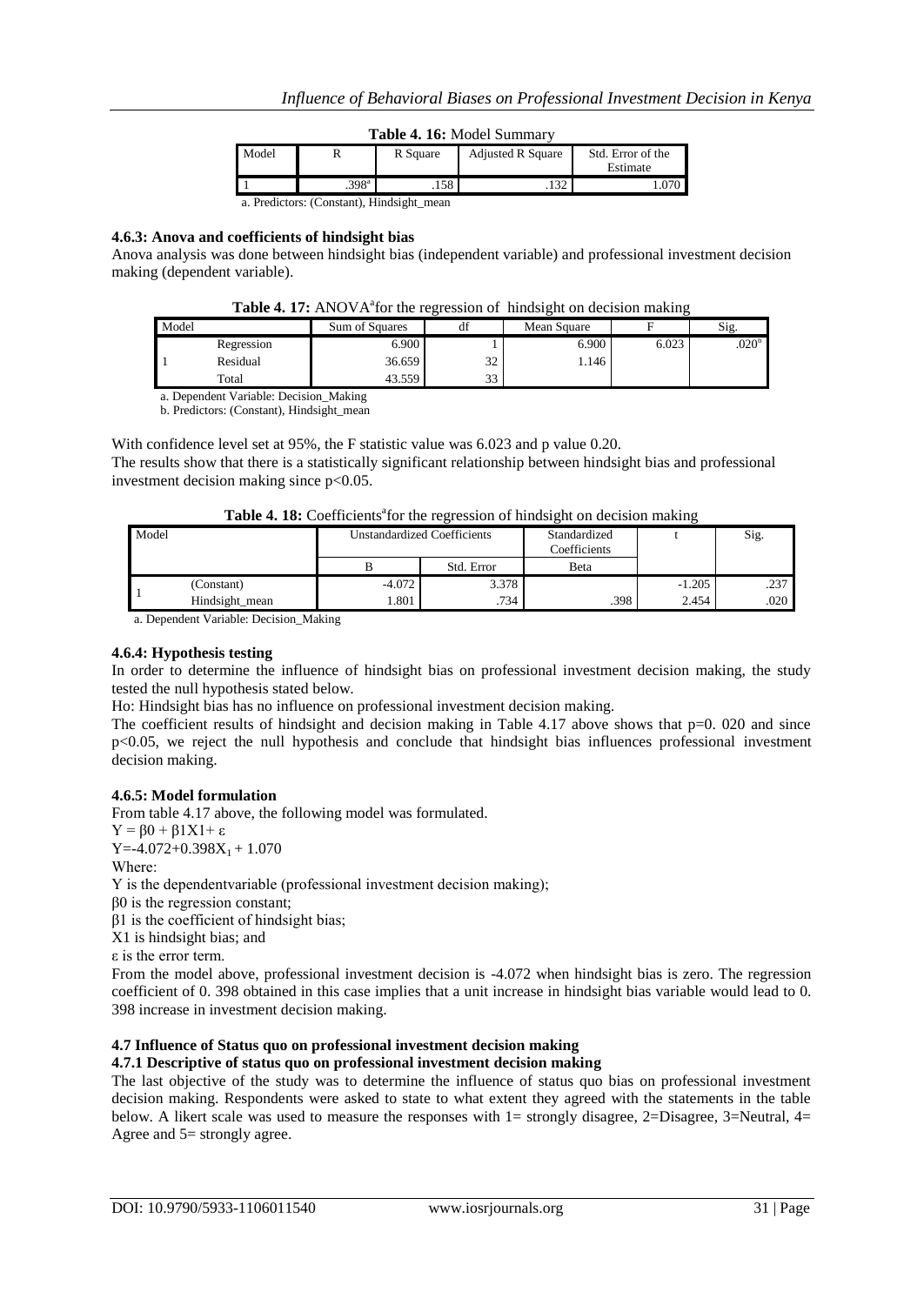|                                                                                                                          |    | Mean | Std. Deviation |
|--------------------------------------------------------------------------------------------------------------------------|----|------|----------------|
| I hardly make changes in the portfolio I already hold                                                                    | 34 | 4.56 | .561           |
| Most of my investments are within a determined risk range                                                                | 34 | 4.65 | .884           |
| I would rather make modest returns from investments I already hold than earn high returns<br>from new high risk ventures | 34 | 4.59 | .500           |
| I hold onto losing investments in the hope they will make a turnaround                                                   | 34 | 4.79 | .479           |
| My current investment decisions are mostly similar to the decisions I made in the past                                   | 34 | 4.82 | .387           |
| I prefer holding onto investments for a long time                                                                        | 34 | 4.76 | .431           |
| Valid N (listwise)                                                                                                       | 34 |      |                |

|  | Table 4. 19: Descriptive Statistics for status quo bias |  |  |
|--|---------------------------------------------------------|--|--|
|  |                                                         |  |  |

From the descriptive table above, the study found that professional investors hardly make changes in the portfolio they already hold (mean 4.56, standard deviation 0.561); most of their investments are within a determined risk range (mean 4.65, standard deviation 0.884).

The study also found that professional investors; would rather make modest returns from investments they already hold than earn high returns from new high risk ventures (mean 4.59, standard deviation 0.500), hold onto losing investments in the hope they will make a turnaround (mean 4.79, standard deviation 0.479). It also found that current investment decisions they make are mostly similar to the decisions they made in the past (mean 4.82, standard deviation 0.387) and that they prefer holding onto investments for a long time (mean 4.76, standard deviation 0.431).

## **4.7.2 Regression analysis of status quo bias and professional investment decision making**

Regression analysis between status quo bias and professional investment decision making was done. The results as per table 4.19 below found that  $\mathbb{R}^2$  value was 0.398 hence 39.8% of the variation in professional investment decision making was explained by variations in hindsight bias.

| <b>Table 4. 20: Model Summary</b> |                                     |          |                          |                               |  |  |  |  |
|-----------------------------------|-------------------------------------|----------|--------------------------|-------------------------------|--|--|--|--|
| Model                             |                                     | R Square | <b>Adjusted R Square</b> | Std. Error of the<br>Estimate |  |  |  |  |
|                                   | .361 <sup>a</sup>                   | $.130 -$ | $.103 -$                 | 1.088                         |  |  |  |  |
|                                   | a Predictors: (Constant) Status quo |          |                          |                               |  |  |  |  |

a. Predictors: (Constant), Status\_quo

## **4.7.3: Anova and coefficients of status quo bias**

Anova analysis was done between hindsight bias (independent variable) and professional investment decision making (dependent variable).

|       |            | TWAR THEIR LILIO TILIOI IVELVAADI OL AMMA MAO ON GOODAAN MAMANIE |          |             |       |                   |
|-------|------------|------------------------------------------------------------------|----------|-------------|-------|-------------------|
| Model |            | Sum of Squares                                                   | uı       | Mean Square |       | Sig.              |
|       | Regression | 5.666                                                            |          | 5.666       | 4.785 | .036 <sup>b</sup> |
|       | Residual   | 37.892                                                           | 32       | 1.184       |       |                   |
|       | Total      | 43.559                                                           | 33<br>JЈ |             |       |                   |

## Table 4. 21: ANOVA<sup>ª</sup> for regression of status quo on decision making

a. Dependent Variable: Decision\_Making

b. Predictors: (Constant), Status\_quo

With confidence level set at 95%, the F statistic value was 4.785 and p value 0.036.

The results show that there is a statistically significant relationship between status quo bias and professional investment decision making since p<0.05.

Table 4. 22: Coefficients<sup>a</sup> for regression of status quo on decision making

| Model |            | <b>Unstandardized Coefficients</b><br>Standardized<br>Coefficients |            | ັ    | Sig.     |      |
|-------|------------|--------------------------------------------------------------------|------------|------|----------|------|
|       |            | B                                                                  | Std. Error | Beta |          |      |
|       | (Constant) | $-3.872$                                                           | 3.697      |      | $-1.047$ | .303 |
|       | Status_quo | 1.720                                                              | .786       | .361 | 2.188    | .036 |

a. Dependent Variable: Decision\_Making

#### **4.7.4: Hypothesis testing**

In order to determine the influence of status quo bias on professional investment decision making, the study tested the null hypothesis stated below.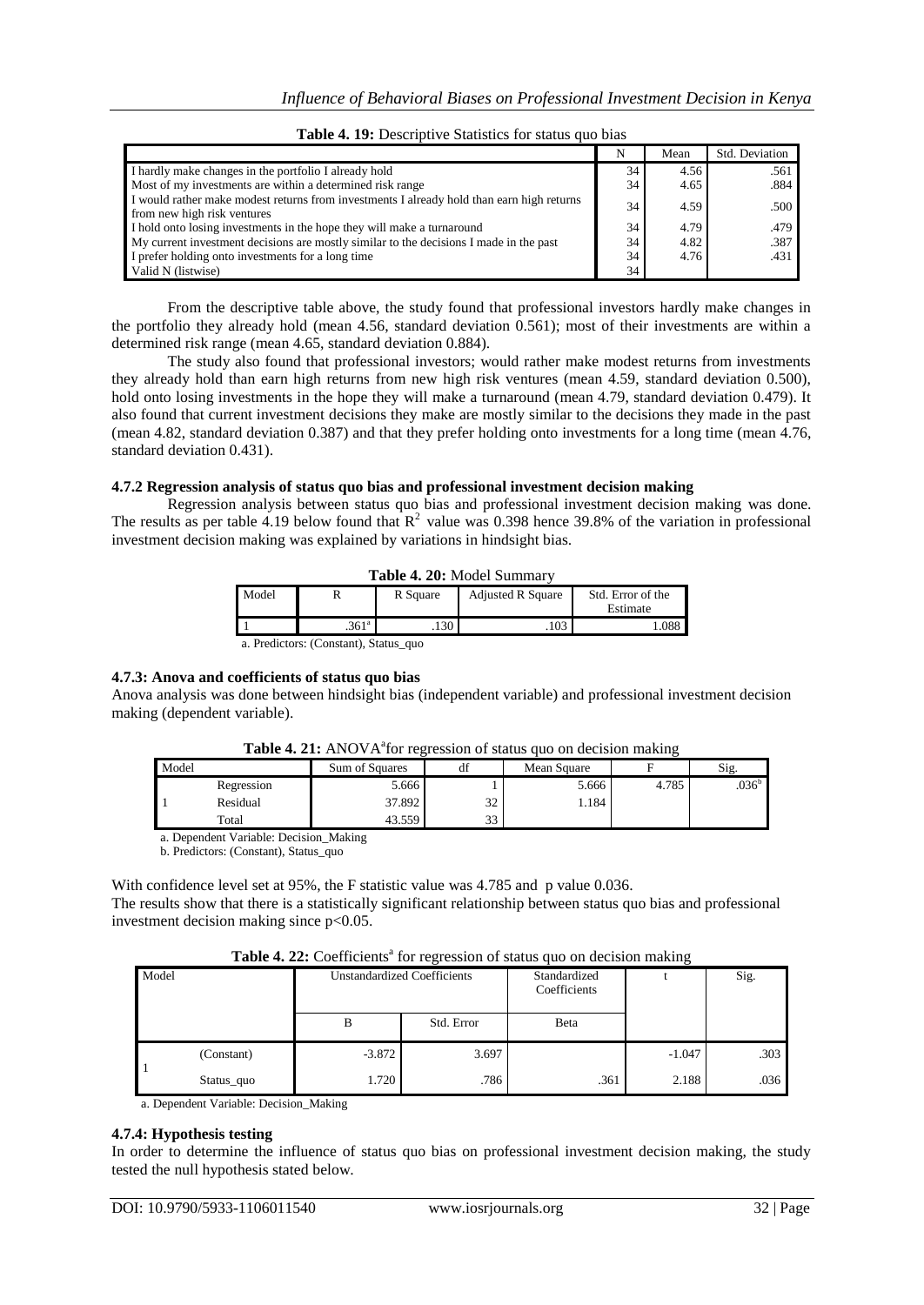Ho: Status quo bias has no influence on professional investment decision making.

The coefficient results of hindsight and decision making in Table 4.21 above shows that  $p=0$ . 036 and since p<0.05, we reject the null hypothesis and conclude that status quo bias influences professional investment decision making.

## **4.7.5: Model formulation**

From table 4.21 above, the following model was formulated.  $Y = \beta 0 + \beta 1 X 1 + \varepsilon$  $Y = -3.872 + 1.720X_1 + 1.088$ Whеrе: Y is the dеpеndеntvаriаblе (professional investment decision making); β0 is the regression constant; β1 is the coefficient of status quo bias; X1 is status quo bias; and ε is the error term.

The model shows that the value of professional investment decision making is -3.872 when status quo bias is zero. A unit increase in status quo bias increases professional investment decision making by 1.720.

## **4.8 Professional Investment Decision Making**.

The study sought to investigate the extent to which respondents relied on heuristicsto make investment decisions. A Likert scale was used to measure the responses with  $1=$  Never, 2=Rarely, 3=Neutral, 4= Frequently and 5= Always.

The findings were summarized using descriptive measures of central tendencyas illustrated in the table below.

| <b>Investment Decisions</b>                 | N  | Mean | Std. Deviation |
|---------------------------------------------|----|------|----------------|
| Deciding on the portfolio to buy.           | 34 | 4.24 | .890           |
| Deciding on the portfolio to sell.          | 34 | 4.15 | .925           |
| Deciding on how long to hold the portfolio. | 34 | 4.29 | .799           |
| Decision on volume to trade.                | 34 | 4.35 | .884           |
| Deciding on the industry to invest in.      |    |      |                |
|                                             | 34 | 4.32 | .912           |
| Valid N (listwise)                          | 34 |      |                |

**Table 4. 23:**Descriptive Statistics for professional investment decision making

#### **4.9 Tests of Linear Regression Assumptions**

Linear regression analysis makes several assumptions when assessing whether one or more dependent variables has an influence on the dependent variable. The assumptions are that there is a linear relationship, multivariate normality, little or no multicollinearity, no autocorrelation and homoscedasticity. The study thus performed tests on multicollinearity, normality and heteroscedasticity.

#### **4.9.1 Multicollinearity Test**

Multicollinearity is a situation in which the independent variables are highly correlated, Ho (2006). The presence of multicorrelation in a regression analysis implies that the researcher is using redundant information in the model which can easily lead to unstable regression coefficient estimates, Marcoulides and Raykov(2006). The study tested for multicollinearity by conducting collinearity diagnostic tests. The outcome of the test is the tolerance and variance inflation factor (VIF). Tolerance of less than 0.1 and VIF greater than 10 indicates the presence of multicollinearity. The findings of the test are indicated in table 4.23 below.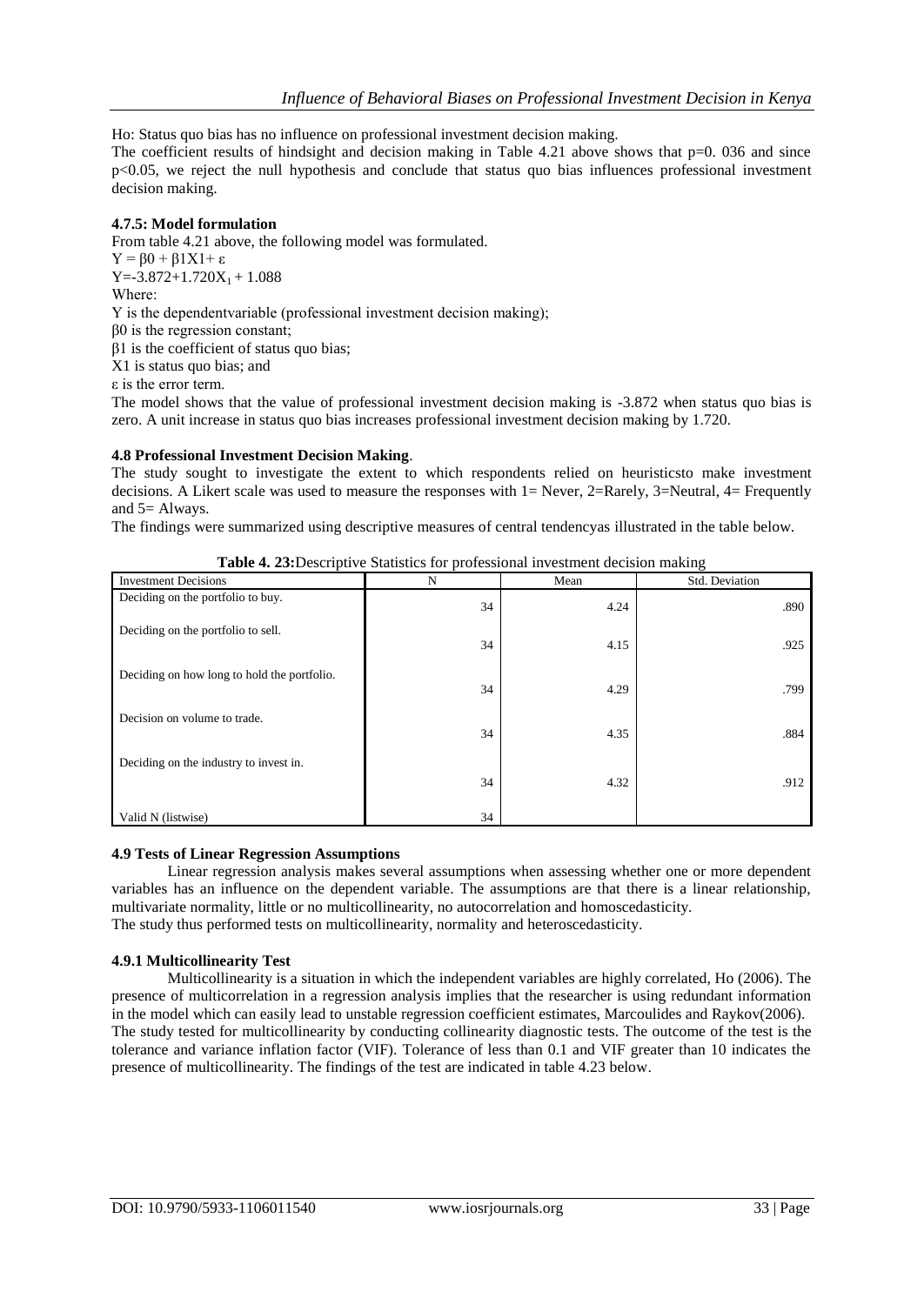| <b>Variables</b>      | <b>Collinearity Statistics</b> |                |  |  |  |
|-----------------------|--------------------------------|----------------|--|--|--|
|                       | <b>Tolerance</b>               | <b>VIF</b>     |  |  |  |
| Cognitive dissonance  | .887                           | 1.128          |  |  |  |
| Optimism<br>Hindsight | .950<br>.216                   | 1.053<br>4.639 |  |  |  |
| Status quo            | .200                           | 5.000          |  |  |  |

|  | Table 4. 24: Collinearity statistics |  |
|--|--------------------------------------|--|
|  |                                      |  |

The table above shows all variables had a VIF of less than 10: Cognitive dissonance had a VIF of 1.128, Optimism 1.053, Hindsight 4.639 and Status quo 5.000. This shows that there was no multicollinearity thus all the variables are retained.

## **4.9.2 Heteroscedasticity**

Homoskedasticity is the assumption that the variance of the error term is constant. Violation of this assumption gives rise to the case of heteroskedasticity which is a violation of the OLS assumption.

The study used White's general test to check for heteroskedasticity. The test assumes the functional relationship  $Y = \alpha + \beta 1X1 + \beta 2X2 + \beta 3X3 + \epsilon$ . To check for heteroskedasticity, the test demands that from the auxiliary regression, we obtain the coefficient of determination  $R^2$  (unadjusted) and then work out n $R^2$  where n is the sample size. The nR<sup>2</sup> is said to follow a chi- square distribution, and is thus the calculated chi-square  $(X^2)$ . We then compare  $nR^2$  and critical chi-square  $(X^2)$  from the chi-square tables.

If calculated chi-square is greater than critical chi-square,  $(X_{cal}^2 > X_{crit}^2)$ , reject the null hypothesis and conclude that Heteroskedasticity is a problem and vice versa.

#### **Table 4. 25**: Model Summary of professional investment decision making and co factors

| Model                                                                      |                   | R Square | <b>Adjusted R Square</b> | Std. Error of the Estimate |  |  |  |
|----------------------------------------------------------------------------|-------------------|----------|--------------------------|----------------------------|--|--|--|
|                                                                            | .803 <sup>a</sup> | .645     | .596                     | .341                       |  |  |  |
| a Duadistana (Canatant) Cassitive discononza Ontimism Hindaight Status and |                   |          |                          |                            |  |  |  |

a. Predictors: (Constant), Cognitive\_dissonance, Optimism, Hindsight, Status\_quo

From the table above, unadjustaed R2 is 0.645. Multiplying this by n which in our case is 34, we get 21.93. The critical chi square is 50.469 as per the table 4.25 below. Since 21.93 is less than 50.469, we accept the null hypothesis and conclude that heteroskedasticity is not a problem.

|  |  | <b>Table 4. 26:</b> Chi square tests |  |
|--|--|--------------------------------------|--|
|  |  | Chi Canana Tasta                     |  |

| UM-Dynaft Lots   |        |                             |  |  |  |  |
|------------------|--------|-----------------------------|--|--|--|--|
| Value            | df     | Asymp. Sig. $(2-$<br>sided) |  |  |  |  |
| $50.469^{\rm a}$ | 14     | .000<br>.364                |  |  |  |  |
| 7.982<br>34      |        | .005                        |  |  |  |  |
|                  | 15.213 | 14                          |  |  |  |  |

a. 23 cells (95.8%) have expected count less than 5. The minimum expected count is .03.

## **4.10 Inferential Statistics**

#### **4.10.1 Multi correlation**

The study carried out a multi correlation analysis to establish the relationship between professional investment decision making and cognitive dissonance, optimism, hindsight and status quo. The Pearson correlation results are presented in the table below.

|           |                            | DM       | CD       | O       | H       | SQ        |
|-----------|----------------------------|----------|----------|---------|---------|-----------|
| Decision  | <b>Pearson Correlation</b> |          | $.492**$ | $.362*$ | $.418*$ | $.647***$ |
| Making    | $Sig. (2-tailed)$          |          | .003     | .036    | .014    | .000      |
|           |                            | 34       | 34       | 34      | 34      | 34        |
| Cognitive | <b>Pearson Correlation</b> | $.492**$ |          | .028    | .167    | .284      |

**Table 4. 27**: Multi correlation of decision making and Co factors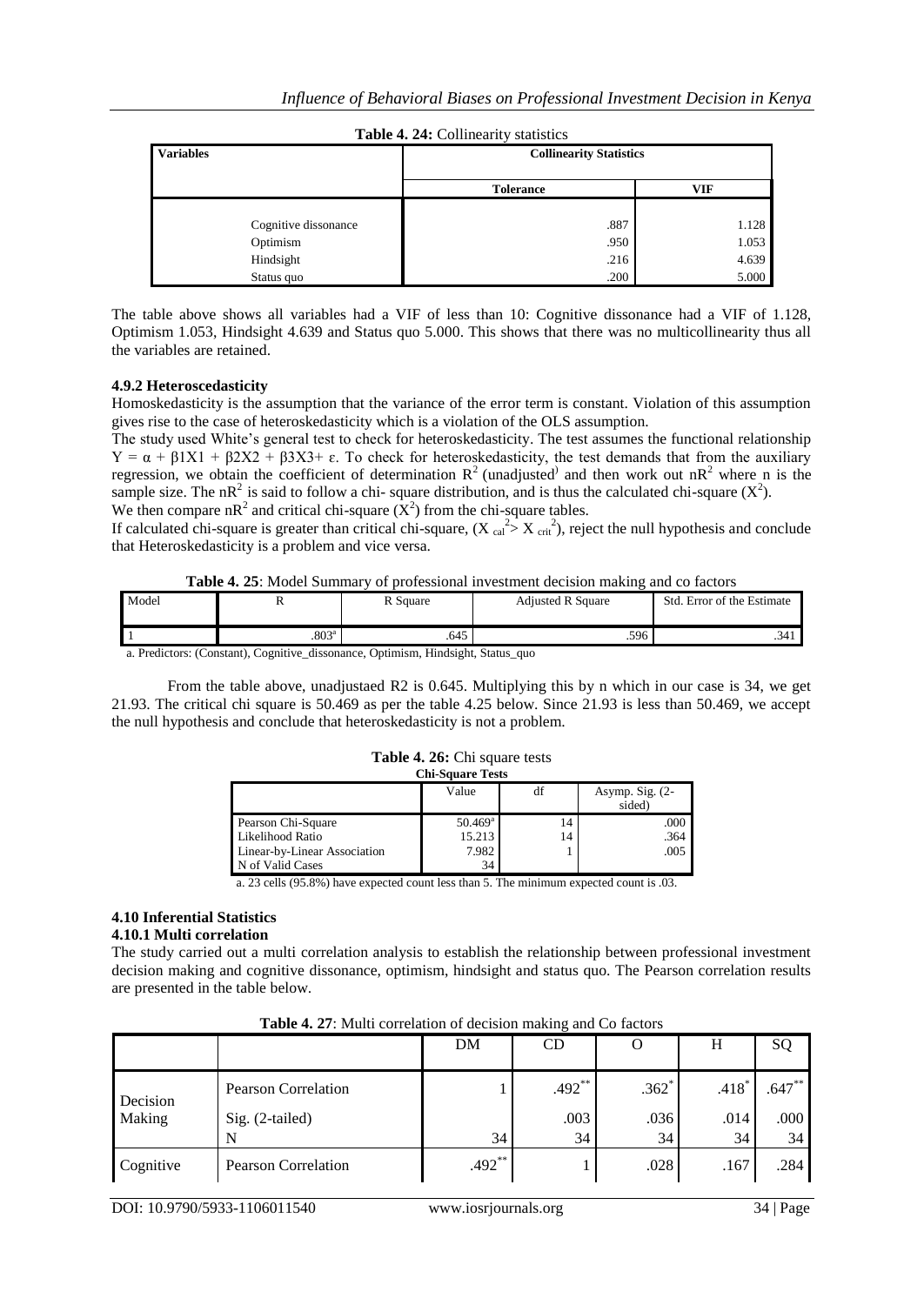| Influence of Behavioral Biases on Professional Investment Decision in Kenya |  |  |  |
|-----------------------------------------------------------------------------|--|--|--|
|                                                                             |  |  |  |

| Dissonance        | $Sig. (2-tailed)$          | .003      |      | .874 | .345      | .103      |
|-------------------|----------------------------|-----------|------|------|-----------|-----------|
|                   | N                          | 34        | 34   | 34   | 34        | 34        |
|                   | <b>Pearson Correlation</b> | $.362*$   | .028 |      | .172      | .216      |
| Optimism          | $Sig. (2-tailed)$          | .036      | .874 |      | .330      | .219      |
|                   | N                          | 34        | 34   | 34   | 34        | 34        |
|                   | <b>Pearson Correlation</b> | $.418*$   | .167 | .172 |           | $.881***$ |
| Hindsight         | $Sig. (2-tailed)$          | .014      | .345 | .330 |           | .000      |
|                   | N                          | 34        | 34   | 34   | 34        | 34        |
|                   | <b>Pearson Correlation</b> | $.647***$ | .284 | .216 | $.881***$ |           |
| <b>Status Quo</b> | $Sig. (2-tailed)$          | .000      | .103 | .219 | .000      |           |
|                   | N                          | 34        | 34   | 34   | 34        | 34        |

\*\*. Correlation is significant at the 0.01 level (2-tailed).

\*. Correlation is significant at the 0.05 level (2-tailed).

Key: DM=Professional investment decision making; CD= Cognitive dissonance; O=Optimism;H= Hindsight; and SQ=Status quo.

From the table above, the study found a positive relationship bеtwееn investment decision making and cognitive dissonance. The correlation factor of 0.492 was also found to be statistically significant since the significance value was 0.003 which is less than confidence level of 0.05.

Optimism was also found to have a positive relationship with professional investment decision making. The correlation coefficient was 0.362 with the significance value being 0.036. This was statistically significant since it is less than 0.05.

The relationship between hindsight and decision making was also positive with the correlation coefficient being 0.418. The significance value of 0.014 is less than confidence level of 0.05 hence statistically significant.

Status quo was also found to have a positive relationship with decision making since the correlation coefficient was 0.647. The significance value was 0.000 hence statistically significant since it is less than 0.05.

## **4.10.2 Regression Analysis**

The study аnаlyzеd relationship bеtwееn the dеpеndеntvаriаblе (professional investment decision making) and cognitive dissonance bias, optimism bias, hindsight bias and status quo bias.

The results showed that the  $\mathbb{R}^2$  value was 0.645 hence 64.5% of the variation in professional investment decision making was еxplаinеd by the variations in the four behavioral biases studied as illustrated in Table 4.9.2 below.

| Model |                | R Square | <b>Adjusted R Square</b> | Std. Error of the<br>Estimate |
|-------|----------------|----------|--------------------------|-------------------------------|
|       | $.803^{\circ}$ | .645     | .596                     | .341                          |

**Table 4. 28:** Model Summary of professional investment decision making and co factors

a. Predictors: (Constant), Cognitive\_dissonance, Optimism, Hindsight, Status\_quo

#### **4.10.3: Anova and coefficients of decision making and co factors**

Anova analysis was done between the independent variables namely cognitive dissonance, optimism, hindsight and status quo biases with professional investment decision making (dependent variable).

|       |            | <b>THEIR TO AN INTERNATIONAL SERVICE IN THE REAL CONSUMING THE CONSUMING THE CONSUMING THE CONSUMING THE CONSUMING</b> |    |             |        |                   |
|-------|------------|------------------------------------------------------------------------------------------------------------------------|----|-------------|--------|-------------------|
| Model |            | Sum of Squares                                                                                                         | df | Mean Square |        | Sig.              |
|       |            |                                                                                                                        |    |             |        |                   |
|       | Regression | 6.148                                                                                                                  |    | 1.537       | 13.183 | .000 <sup>b</sup> |
|       | Residual   | 3.381                                                                                                                  | 29 | .117        |        |                   |
|       | Total      | 9.529                                                                                                                  | 33 |             |        |                   |

Table 4. 29:ANOVA<sup>ª</sup>for professional decision making and co factors

a. Dependent Variable: Decision Making

b. Predictors: (Constant), Cognitive dissonance, Optimism, Hindsight, Status quo

With confidence level set at 95%, the F statistic value was 13.183 and p value 0.000. This means that the independent variables are statistically significant.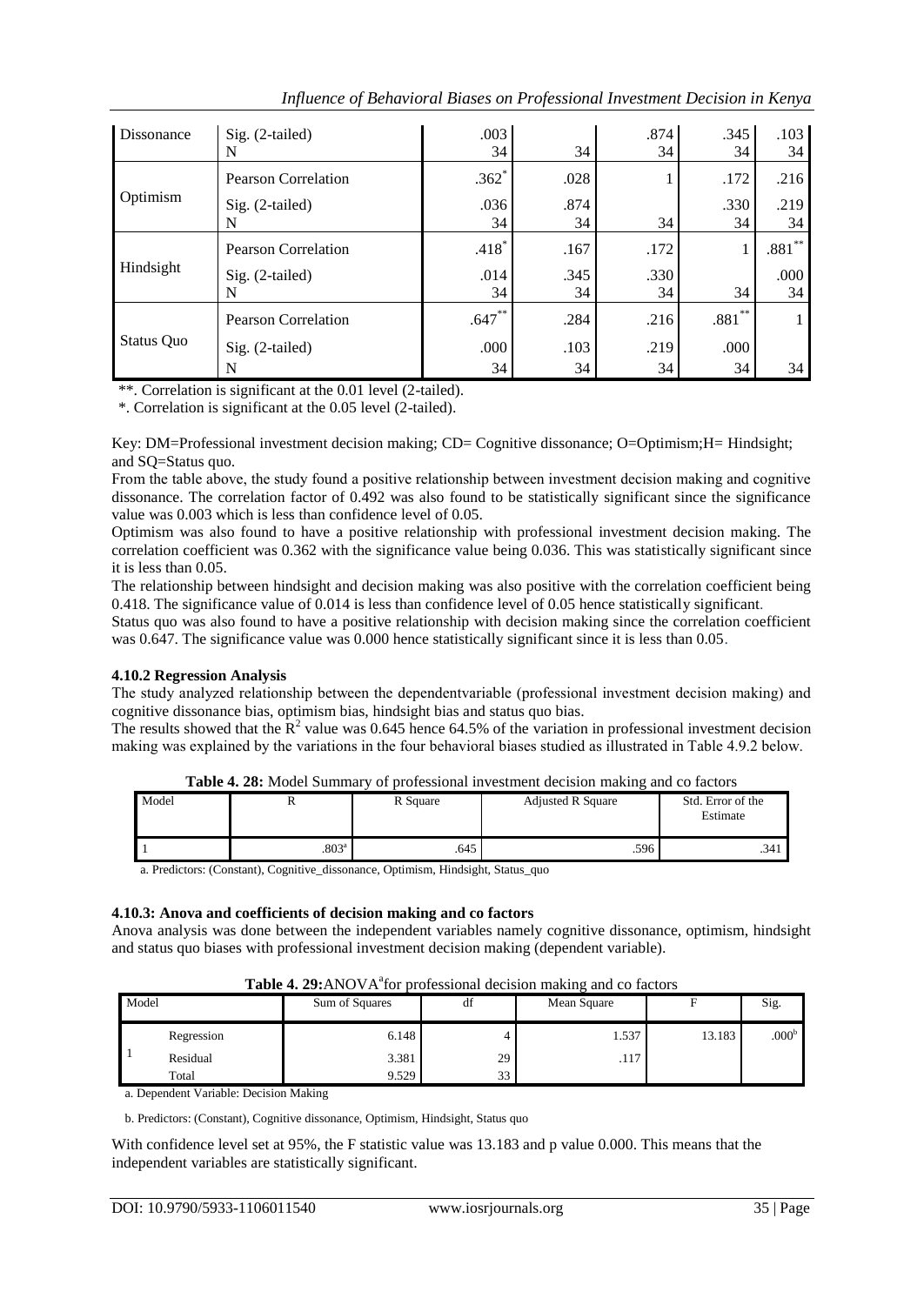|              | professional ecclision maning and co nectors |                                    |            |                              |          |      |  |  |
|--------------|----------------------------------------------|------------------------------------|------------|------------------------------|----------|------|--|--|
| Model        |                                              | <b>Unstandardized Coefficients</b> |            | Standardized<br>Coefficients |          | Sig. |  |  |
|              |                                              | B                                  | Std. Error | Beta                         |          |      |  |  |
|              | (Constant)                                   | $-11.715$                          | 3.109      |                              | $-3.768$ | .001 |  |  |
|              | Cognitive dissonance                         | .495                               | .198       | .293                         | 2.495    | .019 |  |  |
| $\mathbf{1}$ | Optimism                                     | 1.134                              | .554       | .232                         | 2.045    | .050 |  |  |
|              | Hindsight                                    | 1.974                              | .848       | .554                         | 2.327    | .027 |  |  |
|              | Status quo                                   | 3.752                              | .926       | 1.002                        | 4.052    | .000 |  |  |

Table 4. 30: Coefficients<sup>a</sup> for professional decision making and co factors

a. Dependent Variable: Decision\_Making

#### **4.10.4: Hypothesis testing**

In order to determine the influence of the four behavioral biases under study on professional investment decision making, the study tested the null hypothesis stated below.

Ho: Behavioral biases have no influence on professional investment decision making.

The significance results of cognitive dissonance, optimism, hindsight and status quo biases with decision making in Table 4.6.4 above shows that  $p=0.019$ , 0.050, 0.027 and 0.00 respectively. Since  $p<0.05$  for all the independent variables, we reject the null hypothesis and conclude that the four behavioral biases under study namely cognitive dissonance, optimism, hindsight and status quo influences professional investment decision making.

#### **4.10.5: Model formulation**

From table 4.29 above, the following model was formulated.

 $Y = \beta_0 + \beta_1 X_1 + \beta_2 X_2 + \beta_3 X_3 + \beta_4 X_4 + \varepsilon$ 

 $Y = -11.715+ 0.495X_1+1.134 X_2+1.974 X_3+3.752 X_4+0.341$ 

Whеrе:

Y is thеdеpеndеntvаriаblе (professional investment decision making);

 $β<sub>0</sub>$  is the regression constant;

 $B_1$ - β<sub>4</sub> are coefficients of the independent variables;

 $X_1$  is Cognitive dissonance bias;

 $X_2$  is Optimism bias;

 $X_3$  is Hindsight bias;

 $X_4$  is Status quo bias;

ε is thееrrortеrm.

 $Y = -11.715+ 0.495X_1+1.134 X_2+1.974 X_3+3.752 X_4+0.341$ 

The regression model above indicates that the value of professional investment decision making is limited by 11.715 if all the independent variables were zero. The study found that a unit increase in cognitive dissonance while holding other factors constant would increase professional investment decision making by 0.495.

A unit increase in optimism bias will lead to an increase in professional investment decision making by 1.134 when other factors are held constant. With other factors held constant, a unit increase in hindsight bias will increase professional investment decision making by 1.974. A unit increase in status quo bias on the other hand will increase professional investment decision making by 3.752 when other factors are held constant.

The study thus found that all the four behavioral biases investigated have a positive influence on professional investment decision making.

#### **4.11 Discussion of the Findings**

The study found that the four behavioral biases investigated namely cognitive dissonance, optimism, hindsight and status quo have a positive influence on professional investment decision making.

The Anova tests carried out found all the independent variables to be statistically significant at 95% confidence interval. Furthermore, tests on linear regression assumptions found there was no multicollinearity and heteroskedasticity was not a problem.

These findings are consistent with Sadi et al. (2011)) who found that personal biases among investors affect their financial decision making.

The findings for each independent variable are discussed in detail below.

#### **4.11.1 Cognitive dissonance**

The study found that cognitive dissonance bias influences professional investment decision making. Results of the descriptive statistics found that professional investors usually regret selling investments that were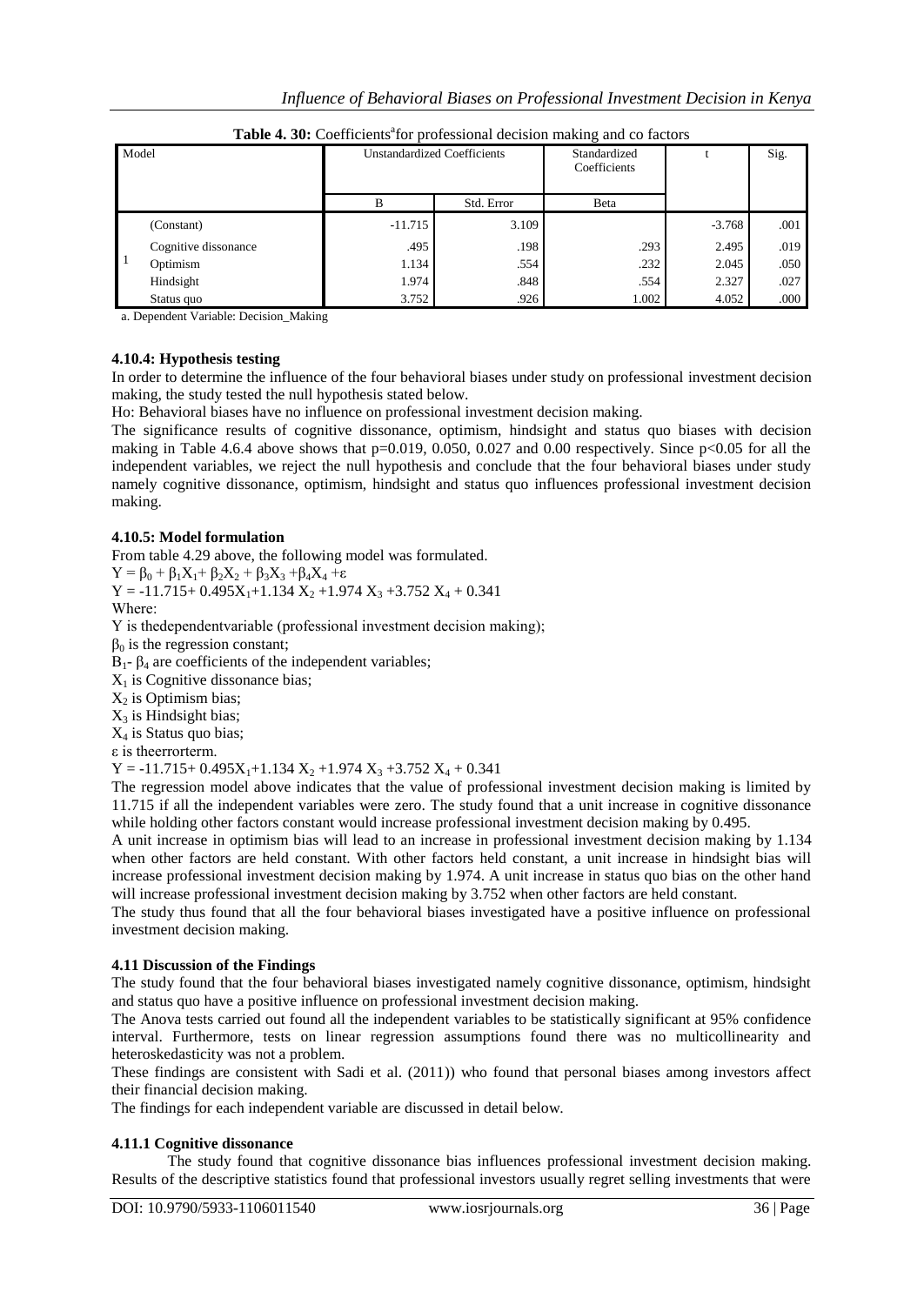rising in value only for them to continue rising. It also found that when their investments are not doing well, they still hold the belief that they made the right decision. Furthermore, the descriptive statistics found that the professional investors find it hard to change decisions they had already made in the wake of new information.

The regression analysis resulted in an  $\mathbb{R}^2$  of 0.16 meaning that 16% of variation in professional investment decision making is explained by cognitive dissonance.

With confidence level set at 95%, the F statistic value was 6.090 and p value 0.019. This means that there is a statistically significant relationship between cognitive dissonance bias and professional investment decision making since p<0.05.

The findings thus strengthen the arguments of pioneering researcher in cognitive dissonance Leon Festinger (1956) that people experience mental tension when they hold two cognitions that are psychologically inconsistent.

The findings are also reinforced by Olsen, R. (2008), who found that where decision makers have incurred great costs to acquire their current beliefs or positions of status and where the benefits of accepting an alternative viewpoint are uncertain, resistance to belief change will be strong and self justification almost overwhelming. Also, the more costly a changed position, in terms of time, money, effort and the more irrevocable its consequences, the greater will be the dissonance and the felt need to reduce it.

This shows that cognitive dissonance is always at play and professional investors should always be aware of this.

#### **4.11.2 Optimism**

Optimism bias was found to have an influence on professional investment decision making. The descriptive statistics determined that professional investors always expect better returns than those predicted by experts and other players in the market. It also found that for investment decisions made, professional investors usually have a strong feeling that the returns will exceed expectations. Furthermore, they were found to always anticipate good returns even during unfavorable economic conditions.

Regression analysis of optimism bias on professional investment decision making had an  $R<sup>2</sup>$  value of 0.13. This means that 13% of variation in professional decision making is explained by optimism bias. With confidence interval set at 95% the F statistic was 4.791 and the p value 0.036, meaning that a statistically significant relationship exists between the dependent and independent variable.

Optimism has thus been found to play a role in the decision making process. Professional investors tend to have a feeling that the economic outlook will be good and thus their investments will perform well. This is usually not the case because unforeseen events usually come to pass, and the economy is negatively impacted.

The findings on optimism also agrees with Dugar and Nathan (1995) who provide evidence that analysts exhibit greater optimism for firms that are underwriting and investment banking clients. They found that optimism helps the analyst by maintaining/building client relationships. This is because analysts face a conflict between issuing good forecasts and pleasing their firms' clients or risking their displeasure by issuing accurate forecasts. The bias thus predisposes them to give projections of positive outlook in order to maintain good relations even though there may be empirical evidence of a contrary outcome.

#### **4.11.3 Hindsight**

Descriptive statistics found that hindsight bias has an influence on professional investment decision making. The study found that professional investors do not get surprised by the returns of their investments. The study also found that most professional investors rely more on their own skills than the input of other professionals.

Regression analysis of hindsight bias on professional investment decision making had an  $R<sup>2</sup>$  value of 0.398. This means that 39.8% of variation in professional decision making is explained by hindsight bias. With confidence interval set at 95% the F statistic was 6.023 and the p value 0.020, meaning that a statistically significant relationship exists between the hindsight bias and professional investment decision making.

The findings show that professional investors are afflicted by hindsight bias. Their inability to correctly remember prior expectations after observing new information, hinders their information processing. The presence of this bias makes them not surprised by new information as they ‗knew it all along'.

These findings also agree with Weber and Biais (2007), who determined that biased agents incorrectly remember their prior expectations. When choosing portfolios, these agents rely on biased expected returns, exaggerating the information content of recent signals. Due to forming incorrect conditional expectations and variances, hindsight biased agents will choose inefficient portfolios and achieve inferior financial performance.

#### **4.11.4 Status quo**

The study found that status quo bias influences professional investment decision making. Descriptive statistics found that professional investors hardly make changes in the portfolio they already hold. It also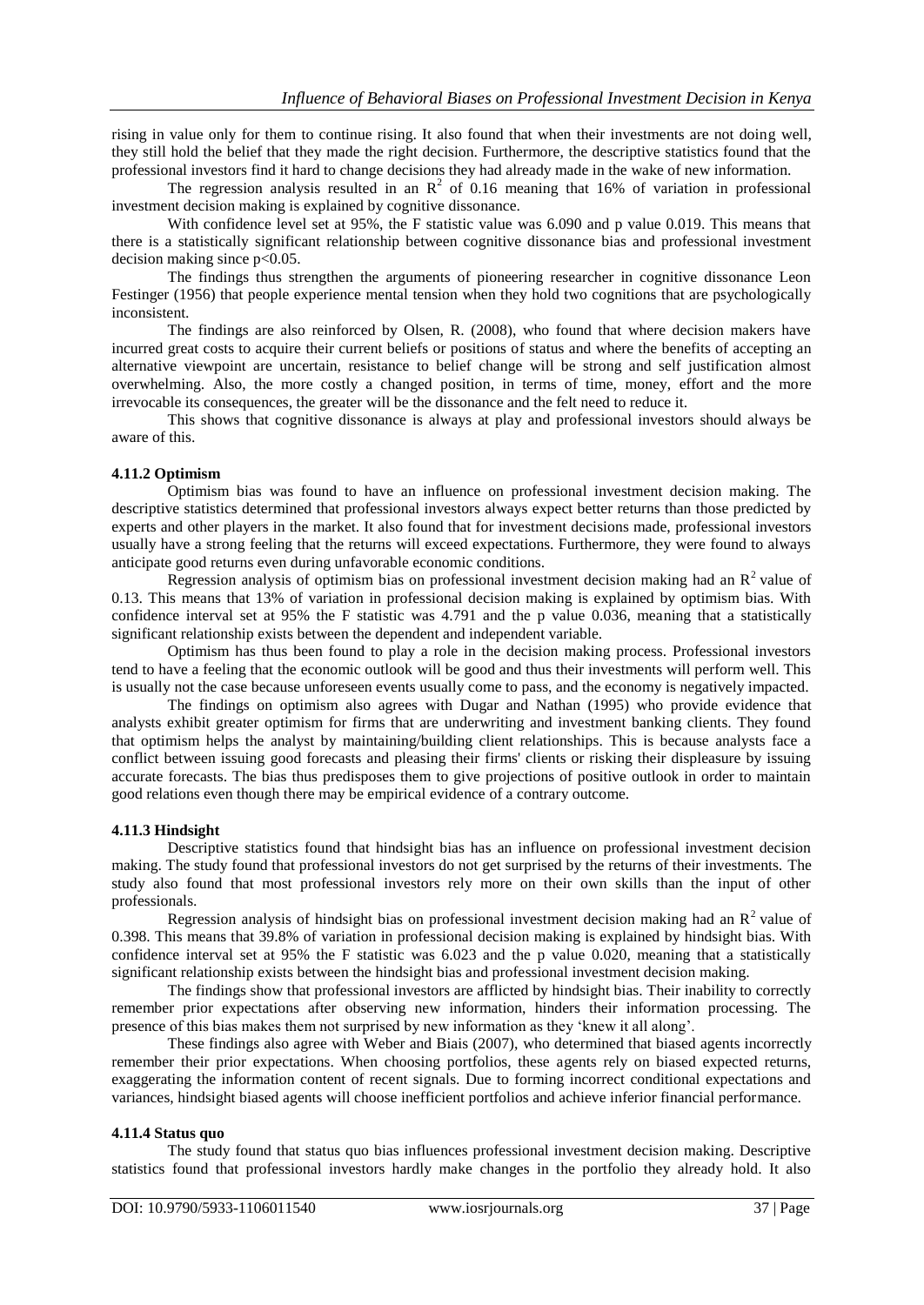established that the professional investors would rather make modest returns from investments they already hold than earn high returns from new high-risk ventures. Furthermore, the study found that for most professional investors, their current decisions are mostly similar to the decisions they made in the past.

The coefficient for regression of status quo on professional investment decision making results found that  $p=0$ . 036, and since p<0.05, the study rejected the null hypothesis and concluded that status quo bias influences professional investment decision making.

The findings above are consistent with Lim (2012) who examined the relationship between psychological biases, namely the overconfidence bias, status quo bias, herding and regret and the decision making of investors in the Malaysian share market. He found out that overconfidence, conservatism bias and regret have positive significant impacts on investors' decision making.

Professional investors were found to prefer holding onto performing stocks and reluctant to take more risks for higher returns. This bias therefore hinders the professional investors from taking advantage of other opportunities because of the higher risk premium.

## **V. Summary of Findings, Conclusions and Recommendations**

This chapter presents the summary of findings, conclusions based on the findings, recommendations and areas for further research.

## **5.1 Summary of Findings**

The first objective of the study was to investigate the influence of cognitive dissonance bias on professional investment decision making. The study found that cognitive dissonance bias influences the decisions made by professional investors.

The study found that professional investors find it hard to adjust to new information that contradicts the information they had before.

The second objective of the study was to examine the influence of optimism bias on professional investment decision making. Optimism bias was found to have an influence on decision making. The study found that professional investors always expect better returns than those predicted by experts and other players in the market. They were also found to have strong feelings that the returns will exceed expectations.

The other bias the study investigated was hindsight. The research determined that hindsight bias has an influence on professional investment decision making. Professional investors were found to hold the belief that the results of their investments were just they way they anticipated. They were also found to rely on their own skills more than those of other professionals.

The last objective of the study was to investigate the influence of status quo bias on professional investment decision making. Status quo bias was found to have an influence on decision making. The professional investors were found to have difficulty making changes in the portfolio they already hold. It was also found that they hold onto losing investments in the hope that they will make a turnaround. Furthermore, professional investors were found to prefer holding investments for a long time.

#### **5.2Conclusions**

The study concluded that behavioral biases have an influence on professional investment decision making. The study specifically concludes that cognitive dissonance, optimism, hindsight and status quo biases influence the decisions made by professional investors.

The study concluded that 64.5% of the variation in professional investment decision making was explained by the variations in the four behavioral biases studied. This was as a result of the  $R^2$  value being 0.645 after running a regression of the dependent variable (professional investment decision making) and independent variables (cognitive dissonance bias, optimism bias, hindsight bias and status quo bias).

The study also concluded that that the independent variables are statistically significant. This is as result ofconfidence level being set at 95%, and the F statistic value being found to be 13.183 and p value 0.000.

#### **5.3 Recommendations of the Study**

The study recommends that professional investors should strive to be aware of cognitive biases that influence their decision making. This will make them be able to overcome the negative effects it may have on their decision making process.

The study also recommends that employers invest in analytical tools to overcome challenges that come with making decisions based on heuristics. Professional investors should also work in teams so that they can mitigate wrong decisions that may arise from individual decisions that have been influenced by behavioral biases.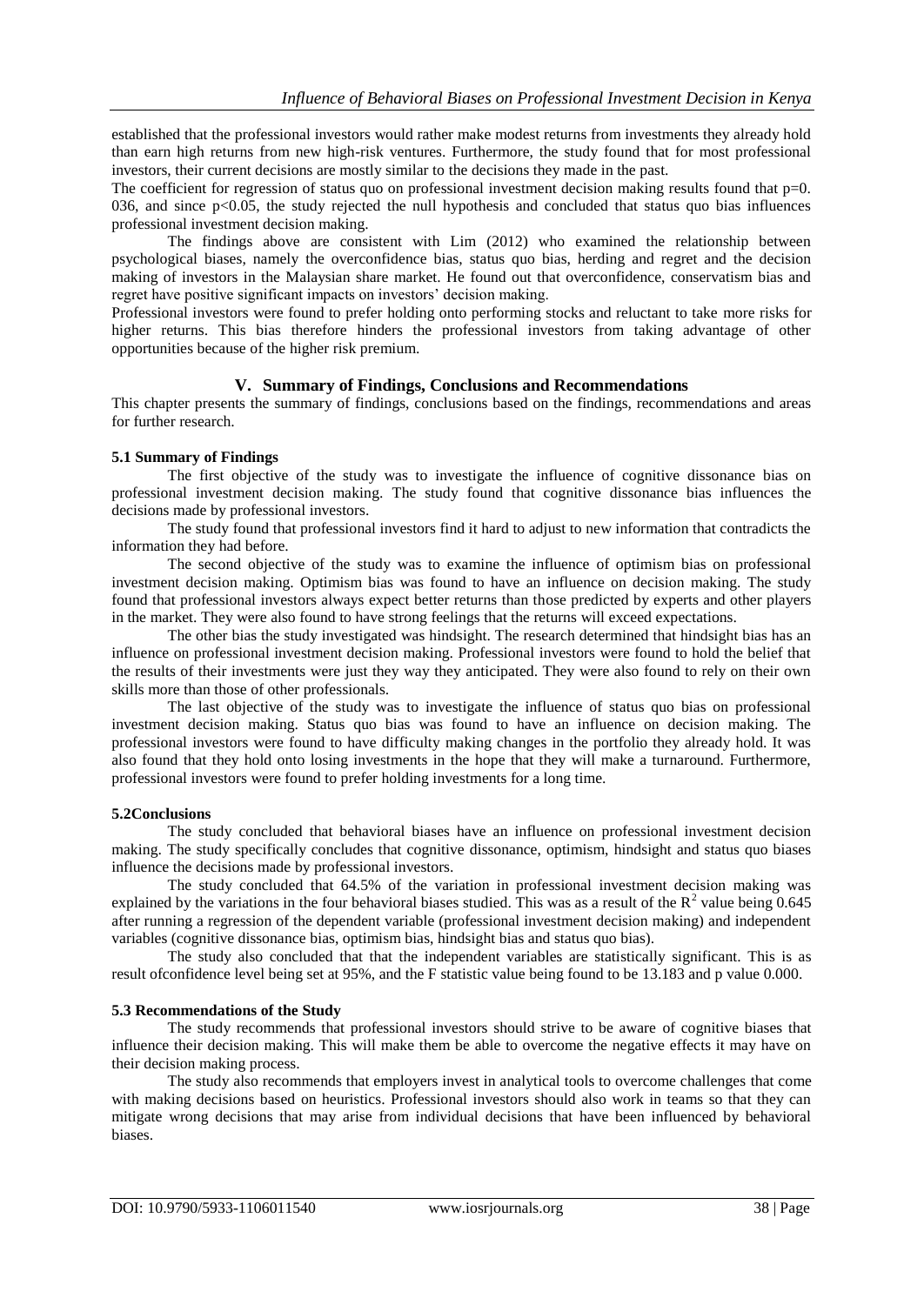#### **5.4 Areas for Further Research**

The study focused on cognitive dissonance, optimism, hindsight and status quo biases. There are however many behavioral biases that play a role in professional investment decision making.

The study encourages other researchers to carry out studies on the other biases not investigated in this study.

The study covered professional investors in Nairobi county and recommends that other studies cover other regions of the country that were left out.

#### **References**

- [1]. Aduda,J. Odera,E.O., Omwonga, M.(2012).The behavioral and financial performance of individual investors in the trading of shares of companies listed at the NSE, Kenya.*Journal of Finance and Investment Analysis*, vol.1, no.3, 2012, 33-60 ISSN: 2241-0988 (print version), 2241-0996 (online) Science press Ltd, 2012
- [2]. Aduda, J., Masila, J. M., &Osongo, E. N. (2012). The Determinants of Stock Market Development: The Case for the Nairobi Stock Exchange. *International Journal of Humanities and Social Science. Vol 2, No.9* , 15.
- [3]. Aduda, J. &Muimi, P. (2011). Test for Investor Rationality for Companies Listed at the Nairobi StockExchange, *Journal of Modern Accounting and Auditing*, *ISSN 1548-6583 August 2011, Vol. 7, No.8*, 827-840.
- [4]. Barberis N, (2013). Thirty Years of Prospect Theory in Economics: A Review and Assessment, *Journal of Economic Perspectives*—Volume 27, Number 1—Winter 2013—Pages 173–196
- [5]. Barberis, N., and Thaler R. (2003). A Survey of Behavioral Finance. *Handbook of the Economics of Finance*
- [6]. Bali C., Turan, G., Cakici, N. and Whitelaw, F. (2011)*.*Maxing Out: Stocks as Lotteries and the Cross-section of Expected Returns. *Journal of Financial Economics* 99(2): 427– 46.
- [7]. Banerjee, Abhijit V. (1992).A Simple Model of Herd Behaviour*. [Quarterly Journal of Economics](https://en.wikipedia.org/wiki/Quarterly_Journal_of_Economics) 107 (3): 797– 817.* [doi](https://en.wikipedia.org/wiki/Digital_object_identifier)[:10.2307/2118364.](https://dx.doi.org/10.2307%2F2118364)
- [8]. Bakara S, Yia A.C (2015.The Impact of Psychological Factors on Investors' Decision Making in Malaysian Stock Market: A Case of Klang Valley and Pahang,*University Tenaga Nasional, Pahang, Malaysia*
- [9]. Bikhchandani, S. *et al* (1992*).* A Theory of Fads, Fashion, Custom, and Cultural Change as [Informational Cascades](https://en.wikipedia.org/wiki/Informational_cascade)*. Journal of Political Economy 100 (5): 992 1026. [doi](https://en.wikipedia.org/wiki/Digital_object_identifier)[:10.1086/261849.](https://dx.doi.org/10.1086%2F261849) [JSTOR](https://en.wikipedia.org/wiki/JSTOR) [2138632.](https://www.jstor.org/stable/2138632)*
- [10]. Boyer, B. Todd, M. and Vorkink, K. (2010)*.* Expected Idiosyncratic Skewness. *Review ofFinancial Studies 23(1): 169 –202*
- [11]. Camerer et al. (2005). Neuroeconomics: How neuroscience can inform Economics. *Journal of Economic Literature*
- [12]. Cassell, C., & Symon, G. (1994). Qualitative Methods in Organizational Research*.* California: Sage Publications.
- [13]. Chaarlas, L. J., & Lawrence, A. D. R. (2012). Behavioural Finance A Boon to Investors. *Journal of Finance,Accounting and Management, 3(1), 32.*
- [14]. Chiang, T.C. & Zheng, D. (2010). An empirical analysis of herd behavior in global stock markets. *Journal of Banking and Finance, vol. 34, no. 8, pp. 1911-1921*.
- [15]. Cooper, D. R., & Schindler, P. S. (2000*).* Business Research Methods*.* New York: Mc Graw Hill- Irwin.
- [16]. Cooper, D.R.and Schindler, P.S. (2007*).* Business Research Methods*:* Boston: McGraw-Hill.
- [17]. Crotty, M. (1998). The Foundations of Social Research: Meaning and Prospective in the Process. *Allen and Urwin*.
- [18]. DALIBAR Inc. (2003)[. www.dalbar.com](http://www.dalbar.com/)
- [19]. Dennick, R. &Tavakol, M. (2011), Making sense of Cronbach's Alpha. *International journal of medical education, 2:53-55 editorial.*
- [20]. Dugar, A., and S. Nathan. 1995. The effect of investment banking relationships on financial analysts' earnings forecasts and investment recommendations. *Contemporary Accounting Research 12: 131-160.*
- [21]. Eidelman,S., Crandall, Christian S. (2012). Bias in Favor of the Status Quo. *Social and Personality Psychology Compass* **6** (3): 270–281. [doi](https://en.wikipedia.org/wiki/Digital_object_identifier)[:10.1111/j.1751-9004.2012.00427.](https://dx.doi.org/10.1111%2Fj.1751-9004.2012.00427.x)
- [22]. Fischoff B. (1999). Hindsight/Foresight: The Effect of outcome knowledge on Judgment under Uncertainty. *Journal of Experimental Psychology: Human perception and Performance* 1, no, 3:288
- [23]. Fogel, S. O. & Berry, T. (2006). The Disposition Effect and Individual Investor Decisions: The Roles of Regret and Counterfactual Alternatives. *The Journal of Behavioural Finance*, *7*(2), 107–116.
- [24]. Festinger L. (1956)[. An Introduction to the Theory of Cognitive Dissonance.](http://www.panarchy.org/festinger/dissonance.html) USA.
- [25]. Friedman, M. (1953). Essays in Positive Economics. *University of Chicago Press, Chicago, USA*.
- [26]. Gravertter, F. J. &Forzano, L. B. (2011). Research Methods for the Behavioural Sciences. Stamford Cengage Learning, USA:
- [27]. Goetzman W.N &Peles N. (1997). Cognitive Dissonance and Mutual Fund Investors. *Journal of Financial Research.*
- [28]. Hey, John D.; Morone, Andrea (2004).Do Markets Drive out Lemmings—or ViceVersa*?. [Economica](https://en.wikipedia.org/wiki/Economica) 71 (284): 637– 659. [doi](https://en.wikipedia.org/wiki/Digital_object_identifier)[:10.1111/j.0013 0427.2004.00392.x](https://dx.doi.org/10.1111%2Fj.0013-0427.2004.00392.x)[.JSTOR](https://en.wikipedia.org/wiki/JSTOR) [3548984](https://www.jstor.org/stable/3548984)*
- [29]. Hirt, Geoffrey. A., Block S. B., (2012). Fundamentals of Investment Management. 10th edn. New York: McGraw-Hill. [30]. Houser, J. (2011). Book Alone: Nursing Research. Sadbury: Jones and Bartlett Publishers.
- [30]. Houser, J. (2011). Book Alone: Nursing Research. Sadbury: Jones and Bartlett Publishers*.*
- [31]. Iyengar, Sheena; Lepper, Mark R (December 2000).When choice is demotivating: Can one desire too much of a good thing? *Journal of Personality and Social Psychology 79 (6): 995–1006. [doi](https://en.wikipedia.org/wiki/Digital_object_identifier)[:10.1037/0022-3514.79.6.995](https://dx.doi.org/10.1037%2F0022-3514.79.6.995)*
- [32]. Kahneman, D. and Tversky, A. (1979). Prospect Theory: An Analysis of Decision Under Risk. *Econometrica*, 47, 263-291. [33]. Kahneman, D. & Tversky, A. (1973). Availability: A heuristic for judging frequency and prob
- [33]. Kahneman, D. & Tversky, A. (1973). Availability: A heuristic for judging frequency and probability. *People.umass.edu*.
- [34]. Kahneman, D.; Knetsch, J. L.; Thaler, R. H. (1991). Anomalies: The EndowmentEffect, Loss Aversion, and Status Quo Bias*. Journal of Economic Perspectives 5 (1): 193–20[6.doi](https://en.wikipedia.org/wiki/Digital_object_identifier)[:10.1257/jep.5.1.193](https://dx.doi.org/10.1257%2Fjep.5.1.193)*
- [35]. *K*austia, M. Lehtoranta, A. Puttonen, V. (2017). Optimism and Skill in the Finance Industry*. Aalto University, Helsinki, Finland*
- [36]. Kisaka E. K. (2015)*. Behavioral finance factors and Stock Investment Decisions, South Eastern University Kenya*
- [37]. Keynes J. M. (1936).The General Theory of Employment, Interest and Money. New York, USA
- [38]. Kumar, R. (2011). Research methodology: a step-by-step guide for beginners. Sage Publications,London.<br>[39]. Lamont, O. Thaler, R. (2003).Can the market add and subtract? Mispricing in TechPrice Carve Outs. Jou
- [39]. Lamont, O. Thaler, R.(2003).Can the market add and subtract? Mispricing in TechPrice Carve Outs. *Journal of Political Economy, University of Chicago*
- [40]. Lindhe E.(2012). Herd Behavior in Stock Markets: A Nordic Study. *Lunds University*
- [41]. Lim, L.C., 2012. The Relationship between Psychological Biases and the Decision Making of Investor in Malaysian Share Market.*UnpublishedPaper International Conference on Management, Economics & Finance (ICMEF 2012) Proceeding.*
- [42]. Maltz A., Romagnoli G. (2017). Status Quo Bias under Uncertainty: An Experimental Study. *Haifa, Israel*